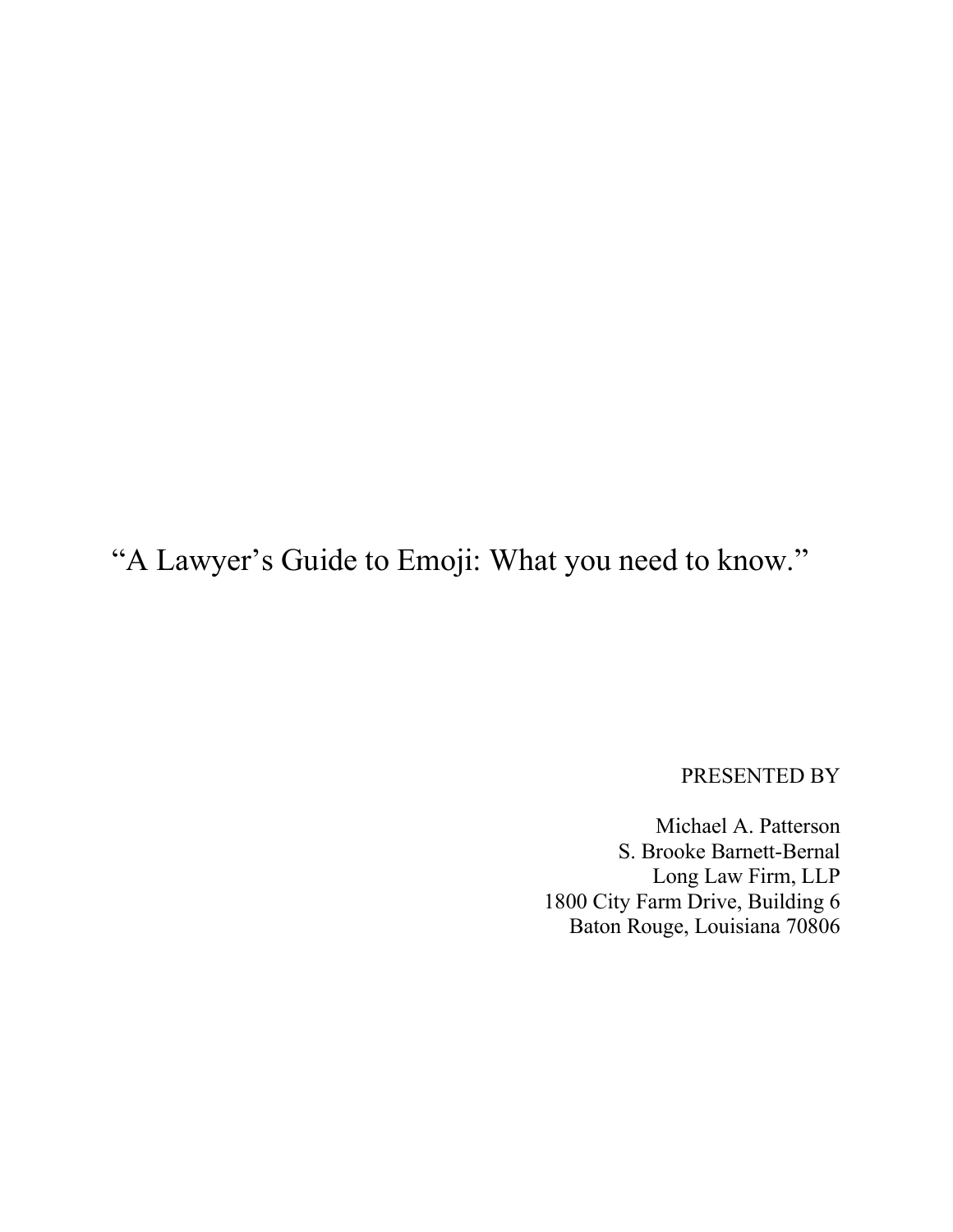| <b>TABLE OF CONTENTS</b> |
|--------------------------|
|--------------------------|

| 1. Employers Rely on Emojis to Support Claims against Employees14 |
|-------------------------------------------------------------------|
| 2. Employers Rely on Emojis to Support Claims against Employers15 |
|                                                                   |
|                                                                   |
|                                                                   |
|                                                                   |
|                                                                   |
|                                                                   |
|                                                                   |
|                                                                   |
|                                                                   |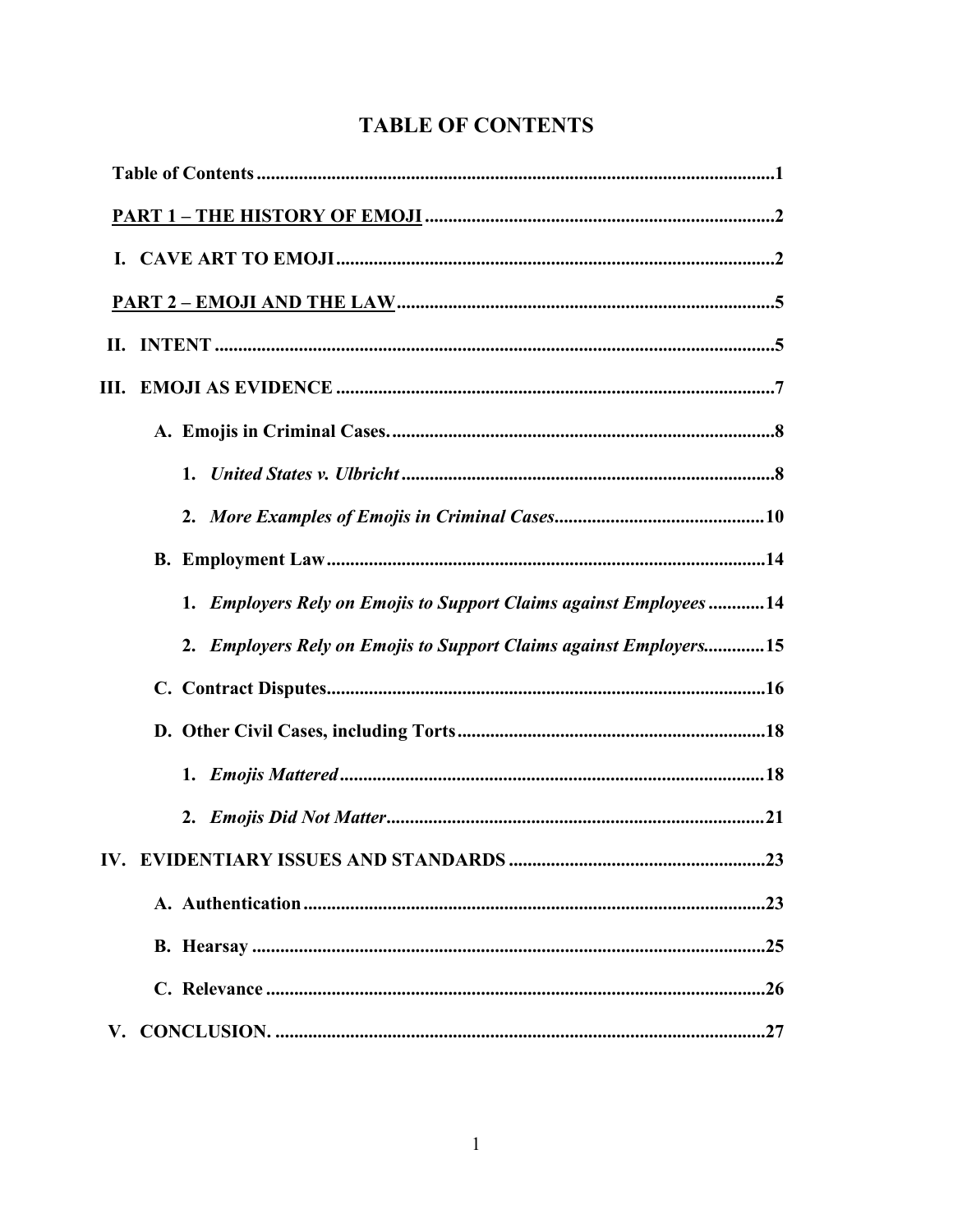# **PART 1. THE HISTORY OF EMOJI**

## **I. CAVE ART TO EMOJI.**

It is believed that humans began using language approximately 100,000 years ago. For information to pass from one generation to another it had to be memorized and told repeatedly through the years. $<sup>1</sup>$ </sup>

Cave art consists of paintings using either red or black pigment. Hand stencils are among the earliest known cave art and animal figures represent the majority that have been found. Cave art is generally considered to have some religious function, but the exact meaning is unknown. We know that Paleolithic cave art found in Spain, Portugal and France are between 35,000 and 66,000 years old.

Recently hand stencils have been found in Indonesia and they are believed to be the oldest known examples of figurative art anywhere. $^2$  In the Americas [Mud-Gliphy caves in Southeastern U.S. and Mayan caves in Mexico], Australia [Koonalda caves in South Australia] and Asia [Kalimantan caves in Borneo, Indonesia], the paintings are found in deep caves, almost completely in the dark, unlike those found in Europe.<sup>3</sup> It is believed this cave art was not really used as a form of communication, but had some religious significance.

In Mesopotamia approximately 5500 years ago, there was a need to keep track of goods being traded. The Sumerians began engraving symbols in clay tablets. At the same time, writing may have been invented independently in China and in Mesoamerica. At roughly the same time,

<sup>1</sup> OpenLearn Free Educational Course: A brief history of communication: hieroglyphics to emojis, https:www.open.edu/languages/brief-history-hieroglypics-emojis/content-section-4 "The birth of writing."

<sup>2</sup> Reconsidering History:40,000-Year-Old Asian Cave Paintings Stun Archaeologists, Jack Phillips, http://www.theepochtimes.com/reconsidering-history-40,000-year-old-asian-cave-paintings-stunarchaeologists\_2863474.html.

<sup>3</sup> A brief history of communication: hieroglyphics to emojis, "Writing", Joshua J. Mark, 28 April 2011.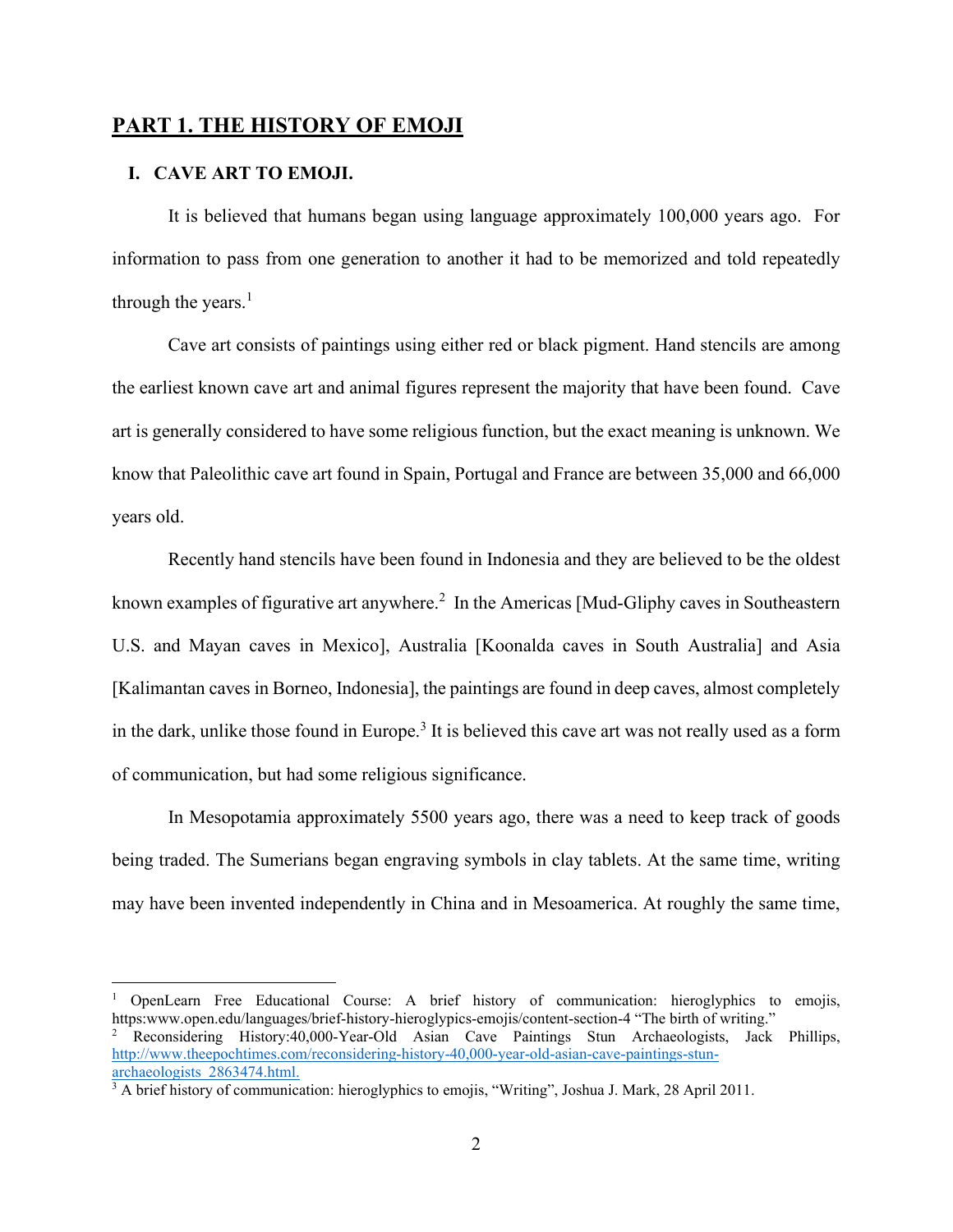the Egyptians had a similar approach to record commodities.<sup>4</sup> Of the systems used to track goods, only Mesopotamian cuneiform script can be connected with no breaks to the present. First, there were clay tokens used for accounting. Then, the tokens were transformed into two dimensional pictographic signs used for accounting. Finally, phonetic signs were used to transcribe the name of individuals, at which point the writings began to emulate spoken language and become applicable to all fields of human experience.

The invention of writing paved the way for the accumulation of knowledge with greater ease and accuracy. Writing facilitated the transfer of this knowledge from place to place and from one generation to the next. The earliest writing systems were pictographic. They were drawings representing things. A picture of a tree was a tree. Eventually, the drawings were combined with other drawings to create ideograms. For example, a picture of a bird and an egg represented fertility. Hieroglyphics allowed a person's name to be written by breaking it into component sounds and then use symbols that corresponded to each sound.

Around 2000 BCE, an alphabet was invented somewhere in Egypt or Palestine. English speakers only need to know fifty-two (52) alphabetic signs, along with numbers and punctuation and several other symbols to use the language. Hieroglyphics on the other hand required the users to know over 600 characters.<sup>5</sup>

Writing has a major disadvantage over speech. It does not allow the writer to express emotion and mood in a direct way. All the essentials of speech – tone, facial expression and hand gestures – are all omitted in writing. $6$ 

<sup>4</sup> *Id.* 

<sup>5</sup> http://www.open.edu/openlearn/languages/brief-history-communication-hieroglyphics-emojis/content-section-4.3 pg. 25, 18 Dec2018.

<sup>6</sup> *Id.* at 26.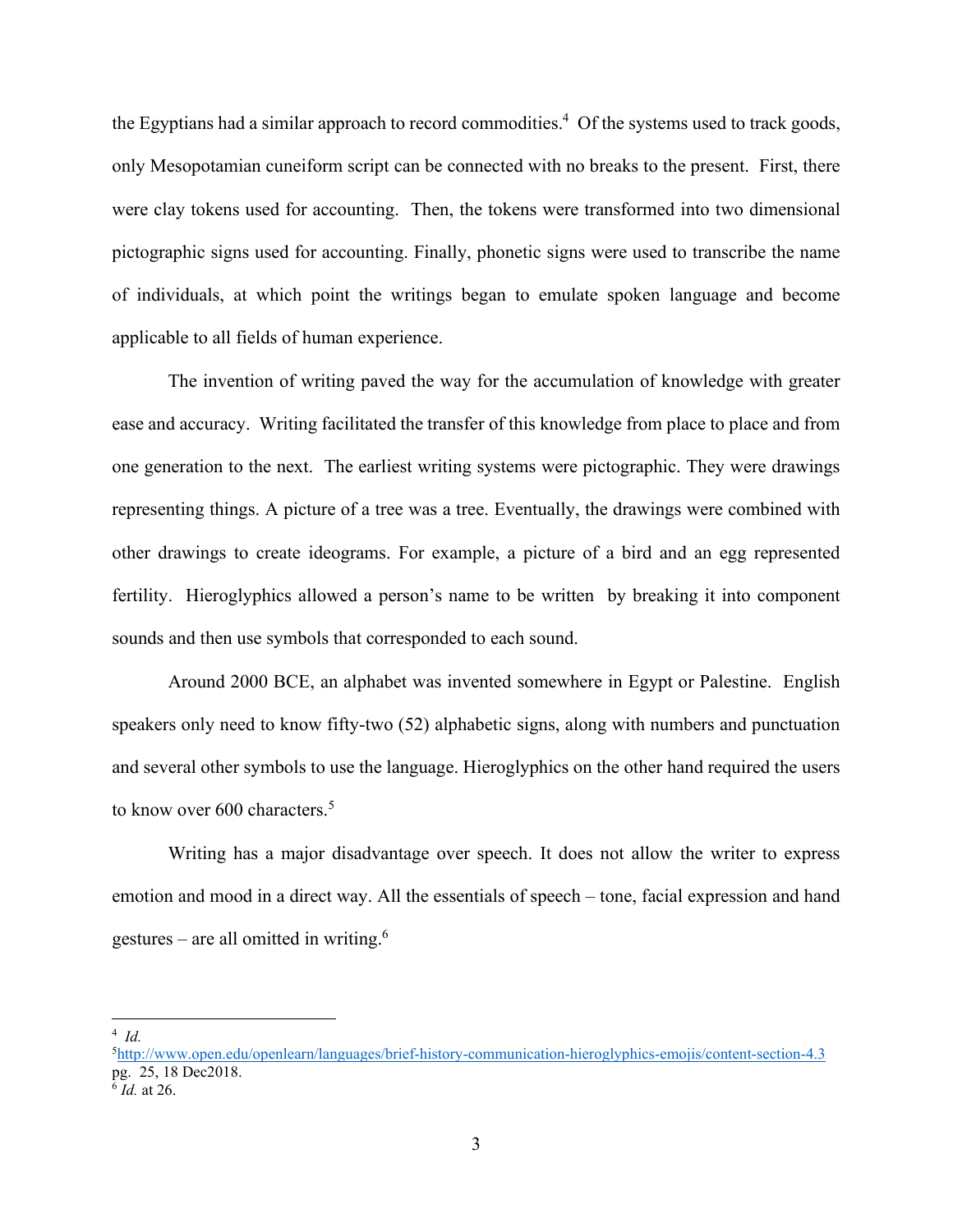The typewriter was invented in the late 19th century and the QWERTY keyboard had virtually no ornamental characters at all. In 1982, a professor at Carnegie Mellon University is credited with coming up with the emoticon  $[$  :-)  $]$ , the direct ancestor of the emoji.<sup>7</sup> In 1986, a Japanese message board user, Yasushi Wakayashi began using  $(^\wedge \text{-}^\wedge)$  to sign off on message. Others were added over time. <sup>8</sup>

Fast forward to 1999, again in Japan, and an engineer named Shigetaka Kurita designed a group of 176 icons for his company's internet system. This was the beginning of emojis. We first need to understand the distinction between emoticons and emojis.<sup>9</sup> An emoticon is a typographic display of a facial representation, used to convey emotion in a text only medium. Emoticons are normally created by using a sequence of keyboard symbols.<sup>10</sup>

Emojis, on the other hand, are actual pictures, which are treated by computers as letters from a non-western language. What this means is that the software must support them. If not, all that will display is a placeholder icon or simply a blank space. Each company must provide its own interpretation of what the emoji should look like. And unfortunately, they do not always agree.

In 1987, Apple and Xerox developed a single universal set of characters. They named it "Unicode." Unicode Consortium has codified almost all forms of writing known to humanity. In 2007, a draft of a unified emoji character set was created, and by 2010, a set of 722 emojis were added to the other characters already in the standard.<sup>11</sup>

<sup>7</sup> Emoji, part 2: what went before, http://shadycharacters.co.uk/2018/emoji-part-2-emoticons/  $8$  *Id.* 

<sup>9</sup> Emoji, part 1: in the beginning, http://shadycharacters.co.uk/2018/08/emoji-part-1-in-the-beginning/ <sup>10</sup> The History of Emoticons and Emojis, Andrei Stefan, http://design.tutsplus.com/tutorials/the-history-of-emoticonsand-emojis-cms-31399.

<sup>11</sup> https://shadycharacters.co.uk/2018/08/emoji-part-1-in-the-beginning/.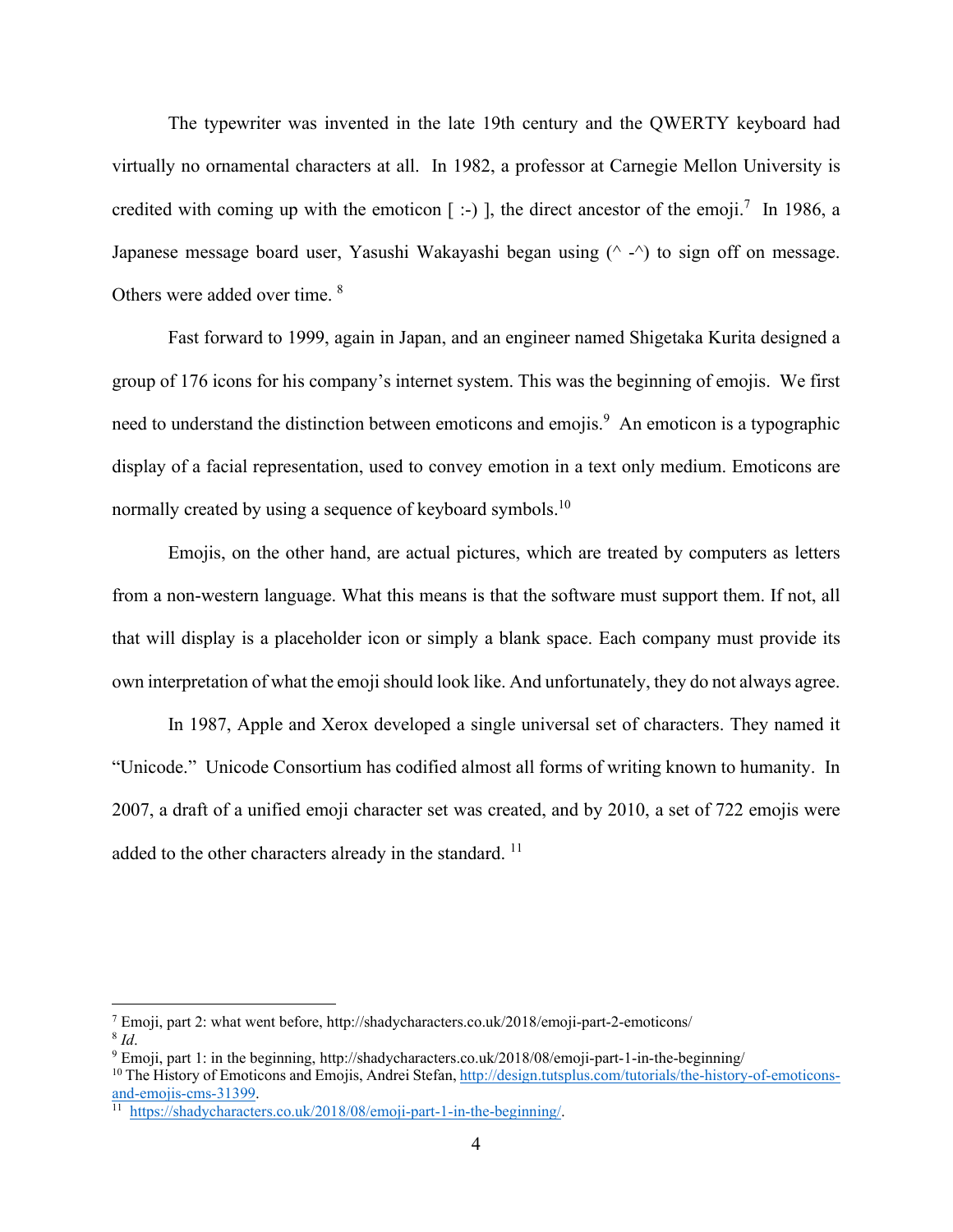In 2014, Unicode added 250 emoji characters. More recently, Apple introduced a new subset of emoji called animojis, which can mimic the facial expressions of a person by using face tracking technology.

Emojis are a feature of our language. They are used to convey emotional context that words alone cannot do. Research says that there are over 41 billion electronic messages and 6 billion emojis sent each day.<sup>12</sup> They can be used to completely change the meaning of sentence by adding a winking or smiling face. All this mean is that emojis have evidentiary meaning and they cannot be disregarded or omitted when considering communication meaning. The problem with emojis is that there is no standard meaning or definitions. As a result, they have presented some challenges in the courtroom.

### **PART 2 – EMOJI AND THE LAW**

#### **II. INTENT.**

Intent is an element in many legal actions, both civil and criminal. In the civil arena, intent is an element in claims of harassment, discrimination and fraud. Emojis are used to give meaning or intent to what is written.<sup>13</sup> "It's hard to inject emotion into an email. With email, you can't see a person's facial expression and saying something jokingly can be taken the wrong way." <sup>14</sup>

In a recent published paper, researchers from Colombia explain how electrical activity in the brain shows that people process emojis in the same area of the brain where they process faces.

<sup>&</sup>lt;sup>12</sup> Erin Janssen, *Hearsay in the Smiley Face: Analyzing the Use of Emojis as Evidence*, 49 St. Mary's L.J. 699, 705 (2018).

<sup>13</sup> John G. Browning and Gwendolyn Seale, *More than Words The Evidentiary Value of Emoji,* 57 No. 10 DRI For Def. 34 (October 2015).

<sup>&</sup>lt;sup>14</sup> Francesca Fontana, A Quick Guide to Emojis in the Office, http://www.wsj.com/articles/a-quick-guide-to-emojisin-the-office-11563595270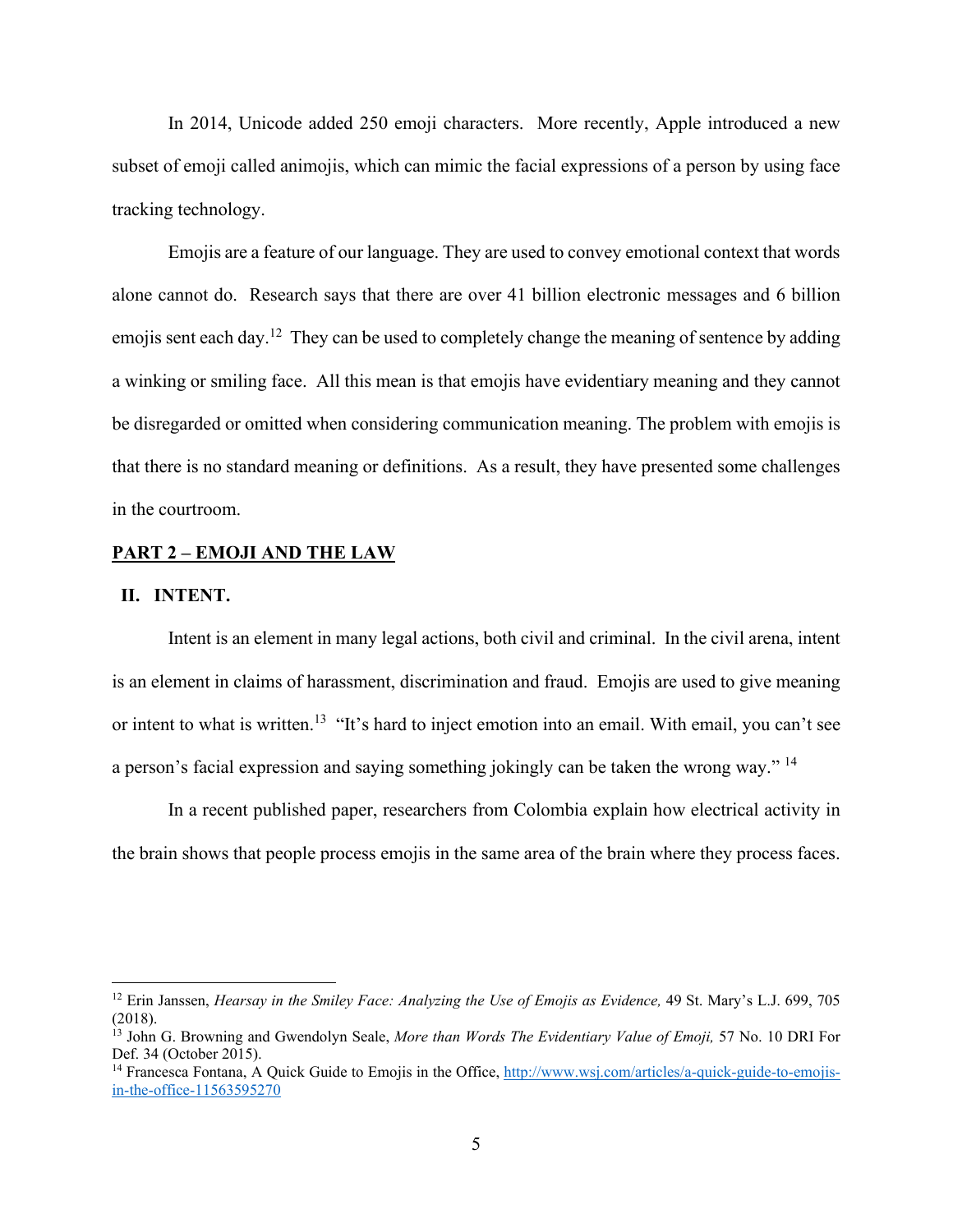"The key is that emojis often include the most salient features for visually conveying human emotion – eyes, mouths, sometimes eyebrows."<sup>15</sup>

"Emojis also make messaging more efficient by conveying the intent and context that's otherwise missing from a message…"16 Like other words and symbols, emojis have multiple meanings. For example, the 100 emoji  $\sqrt{2Q}$  "is commonly used as a shorthand for 100%, with the usage meaning keep it real or similar sentiment."<sup>17</sup> The 100 emoji  $\frac{100}{2}$  can also "be used to express pride or general acceptance of an idea and, when used on Snapchat, the 100 emoji  $\frac{100}{2}$ ] appearing next to the fire emoji  $\lceil \cdot \cdot \rceil$  indicates a 100 day Snapstreak."<sup>18</sup>

Unicode has a short description of all the emojis it defines, but those definitions are not definitive or all inclusive. New emojis are coming into existence all the time and their meaning will take time to reach a consensus recognition. Face emojis are a unique problem, as their use allows the sender to send mixed messages, such as sarcasm or humor. Face emojis, just like actual facial expressions, are not easily decoded and, as such, are prone to misinterpretation or misunderstanding.

In addition to the problems identified above, each platform has depiction diversity. This problem alone can cause misunderstanding. Another difficulty is an emoji can mean something completely different to people from different countries. Generally, the reason for a message will provide insight into both the intention and meaning behind the use of a particular emoji.

The most misconstrued emoji is Microsoft's smiley face with open mouth and tightly shut eyes [ ]. Apple's unamused face was thought to mean disappointment, depression, unimpressed

<sup>15</sup> https://www.wsj.com/articles/yes-you-actually-should-be-using-emojis-at-work-11563595262. <sup>16</sup> *Id.*

<sup>17</sup> Diana C. Manning and Kathryn B. Rockwood, *Emoticons and Emojis, Hazards to Be Aware of in Discovery*, 317- APR N.J. Law. 68, 71-72, citing *Hundred Points,* Emojipedia, http://emojipedia.org/hundred-points-symbol/. 18 *Id.*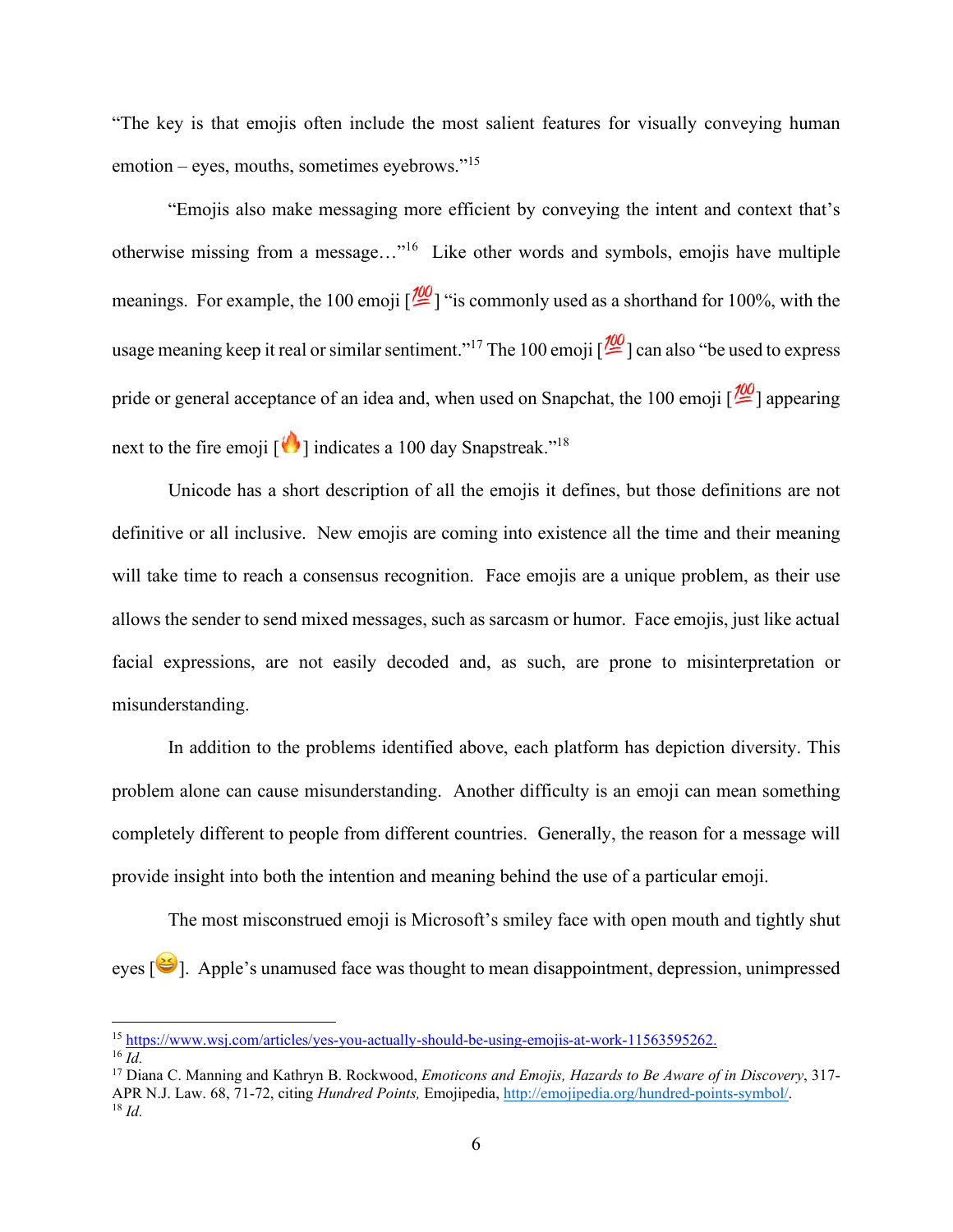and suspicious  $\begin{bmatrix} \bullet \\ \bullet \end{bmatrix}$ . One suggestion – to solve the problem of depiction diversity – is to have more standardization of images on the various platforms.

As discussed more fully below, when cases have evidentiary issues involving emojis, it cannot be assumed that one's personal interpretation of the emoji "equates to the most commonly accepted interpretation."<sup>19</sup> In many cases, the jury will need to be made aware of the "multiple" definitions or slang implications attributable to the same emoji, as this could impact the interpretation analysis."20

## **III. EMOJI AS EVIDENCE.**

With more than 3,000 emojis<sup>21</sup> available and approximately ninety-two percent (92%) of the online population using emojis, one-third  $(1/3<sup>rd</sup>)$  of whom use them daily, it is no wonder that emojis have begun appearing in court rooms across the country.<sup>22</sup> In fact, "emoji" is becoming the world's fastest growing form of communication. <sup>23</sup> The emoji and its predecessor, the emoticon, can provide context, clarify meaning and even change what appears to be a serious or threatening statement into a joke simply by adding a "winking, "laughing" or "smiley" face; and thus, they have evidentiary value.<sup>24</sup> Therefore, attorneys who dismiss emojis as mere cartoonish symbols, do so at their own peril. $^{25}$ 

Indeed, attorneys who want factfinders to fully grasp online, email and text conversations "cannot afford to leave [emojis] out or not address them as a vital part of a larger piece of

<sup>19</sup> *Id.* at 71-72.

 $^{20}$  *Id.* 

 $21$  For purposes of this portion of the paper, the term "emoji" is sometimes used to describe not only a single character face or object, but also its "predecessor," the emoticon, which consists of several keyboard characters.

<sup>&</sup>lt;sup>22</sup> ABA Webinar, Kang, Haggerty & Fetbroyt, LLC, "Emojis Speaking Louder than Words? The Import of Emojis, Emoticons and Hashtags as Evidence at Trial and Beyond #  $\circled{c}$ " March 2019). <sup>23</sup> *Id.* 

<sup>&</sup>lt;sup>24</sup> Browning and Seale, *More than Words The Evidentiary Value of Emoji*, 57 No. 10 DRI For Def. at p. 1.

<sup>25</sup> Tanya M. Kiatkulpiboone and Andrea W. Paris, *Emoji and Deciphering Intent in the Digital Age,* 59-JUN Orange County Law 42, 43 (June 2017).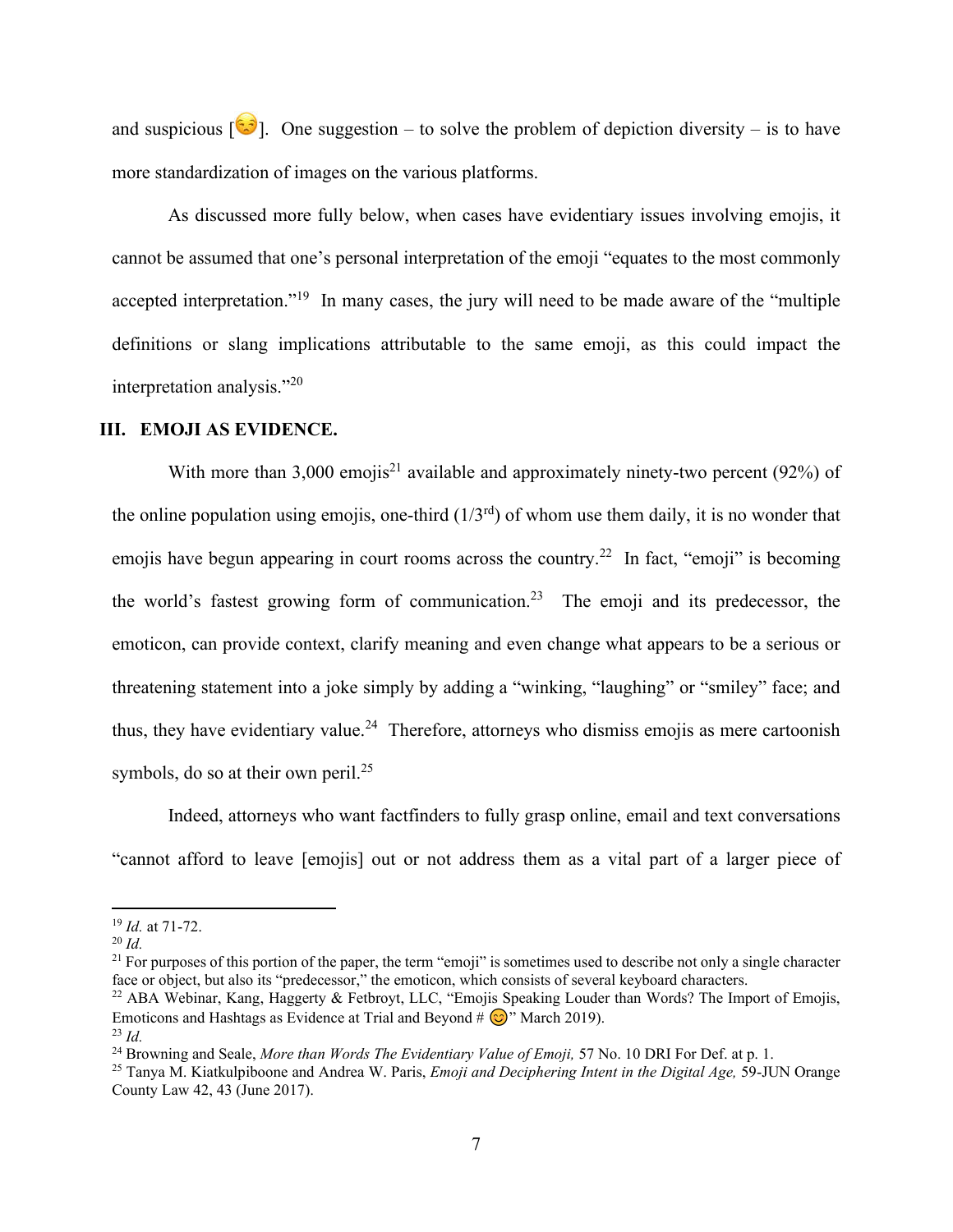evidence."<sup>26</sup> It is also dangerous to allow jurors to presume the meaning of, or intent behind, a party's use of certain emojis, particularly since they can be subject to multiple reasonable interpretations; and thus, attorneys must do their best to persuade judges to allow evidence of their intent/meaning to be presented to the jury.<sup>27</sup> The cases addressed below show that, at least some, courts have begun to recognize the evidentiary significance of emojis in both the criminal and civil context, as well as the need to address "emoji evidence" in court proceedings, including how emojis should be interpreted.<sup>28</sup>

## **A. Emojis in Criminal Cases.**

### **1.** *United States v. Ulbricht.*

To date, perhaps no case demonstrates the evidentiary significance of emojis in the criminal context more than the high-profile trial of Ross W. Ulbricht (known online as Dread Pirate Roberts), who was charged with running the eBay-like online black market site, "Silk Road," where drugs and other illicit goods could be purchased with the electronic currency, Bitcoin.<sup>29</sup> *United States v. Ulbricht*, 79 F.Supp.3d 466 (S.D.N.Y. Jan. 7, 2015). Federal prosecutors sought to connect Ulbricht to these illegal activities through the use of internet chat logs, forum posts, emails and other online communications. Shortly after the trial began, Ulbricht's legal team lodged an unusual objection – that federal prosecutors had omitted a crucial piece of evidence while reading the text of an Internet post: a smiley face emoji  $[\bullet]$ <sup>30</sup> The defense argued these

<sup>26</sup> Browning and Seale, *More than Words The Evidentiary Value of Emoji,* 57 No. 10 DRI For Def. at p. 1.

<sup>27</sup> Joyce R. Rosenberg, *Substance and Style,* 87-APR J. Kan. B.A. 37 (April 2018); *See also,* Eric Goldman, *Emojis and the Law*, 93 Wash. L. Rev. 1227, 1263-1264 (October 2018).

<sup>28</sup> *Id.*; *See also,* Browning and Seale, *More than Words The Evidentiary Value of Emoji,* 57 No. 10 DRI For Def. at p. 2.

<sup>&</sup>lt;sup>29</sup> Browning and Seale, *More than Words The Evidentiary Value of Emoji*, 57 No. 10 DRI For Def. at p. 3.

<sup>30</sup> Benjamin Weiser, *At Silk Road Trial, Lawyers Fight to Include Evidence They Call Vital: Emoji,* The New York Times (January 28, 2015), www.nytimes.com/2015/01/29/nyregion/trial-silk-road-online-black-market-debatingemojis.html. The emoji was not included in the opinion; and thus, it is this author's assumption of what was used.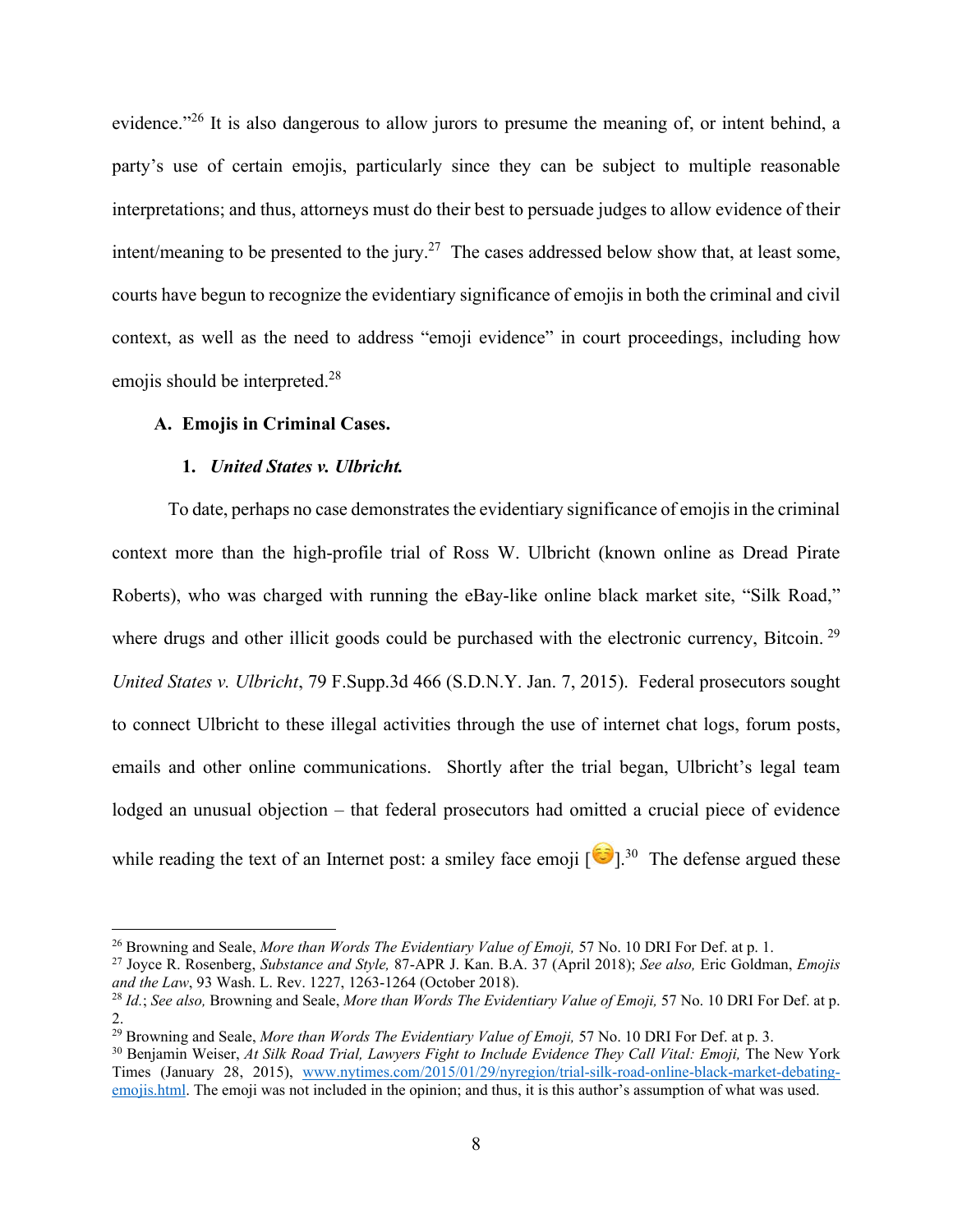online communications, "were created and intended to be read, not spoken or heard"; and thus, they should be presented to the jury the same way.<sup>31</sup> The defense further argued "not only could reading these communications aloud add an inflection and create an impression the creator never intended…there were aspects of the written form that [could not] be reliably or adequately conveyed orally."<sup>32</sup> The U.S. district court judge, Katherine B. Forrest, agreed the internet posts and other online conversations were "meant to be read"; and thus, while she permitted the communications to be orally read in court, she also instructed the jurors to read the posts, themselves, so they could note the punctuations and emojis.

This case is a good example of a court being faced with having to decide whether to allow emojis in as evidence and how to handle the "emoji evidence" at trial, once admitted.<sup>33</sup> The court's decision to permit the jurors to see the emojis with their own eyes and consider them along with the text of the online communications, as "part of the evidence," likely provided the most accurate interpretation.<sup>34</sup>

Not all judges are as attuned to the significance of "emoji evidence" in criminal cases as was Judge Forrest in *United States v. Ulbricht.* <sup>35</sup> Indeed, the evidentiary value, if any, courts place on emojis/emoticons in the criminal arena is not always apparent from their opinions. For instance, in *Kinsey v. State*, which involved a sexual assault conviction, the court appeared to be dismissive of the defendant's claim the victim consented to sex through a text exchange, which ended with her sending him a "winkie face emoticon" [;-)] before the act, pointing to her torn clothing and

<sup>&</sup>lt;sup>31</sup> Browning and Seale, *More than Words The Evidentiary Value of Emoji*, 57 No. 10 DRI For Def. at 3.

<sup>32</sup> *Id.* at p. 3.

<sup>&</sup>lt;sup>33</sup> Janssen, *Hearsay in the Smiley Face: Analyzing the Use of Emojis as Evidence*, 49 St. Mary's L.J. at 717.<br><sup>34</sup> Goldman, *Emojis and the Law*, 93 Wash. L. Rev. at 1264.

<sup>&</sup>lt;sup>35</sup> Elizabeth Kirley and Marilyn McMahon, *The Emoji Factor: Humanizing the Emerging Law of Digital Speech*, 85 Tenn. L. Rev. 517, 551 (Winter 2018).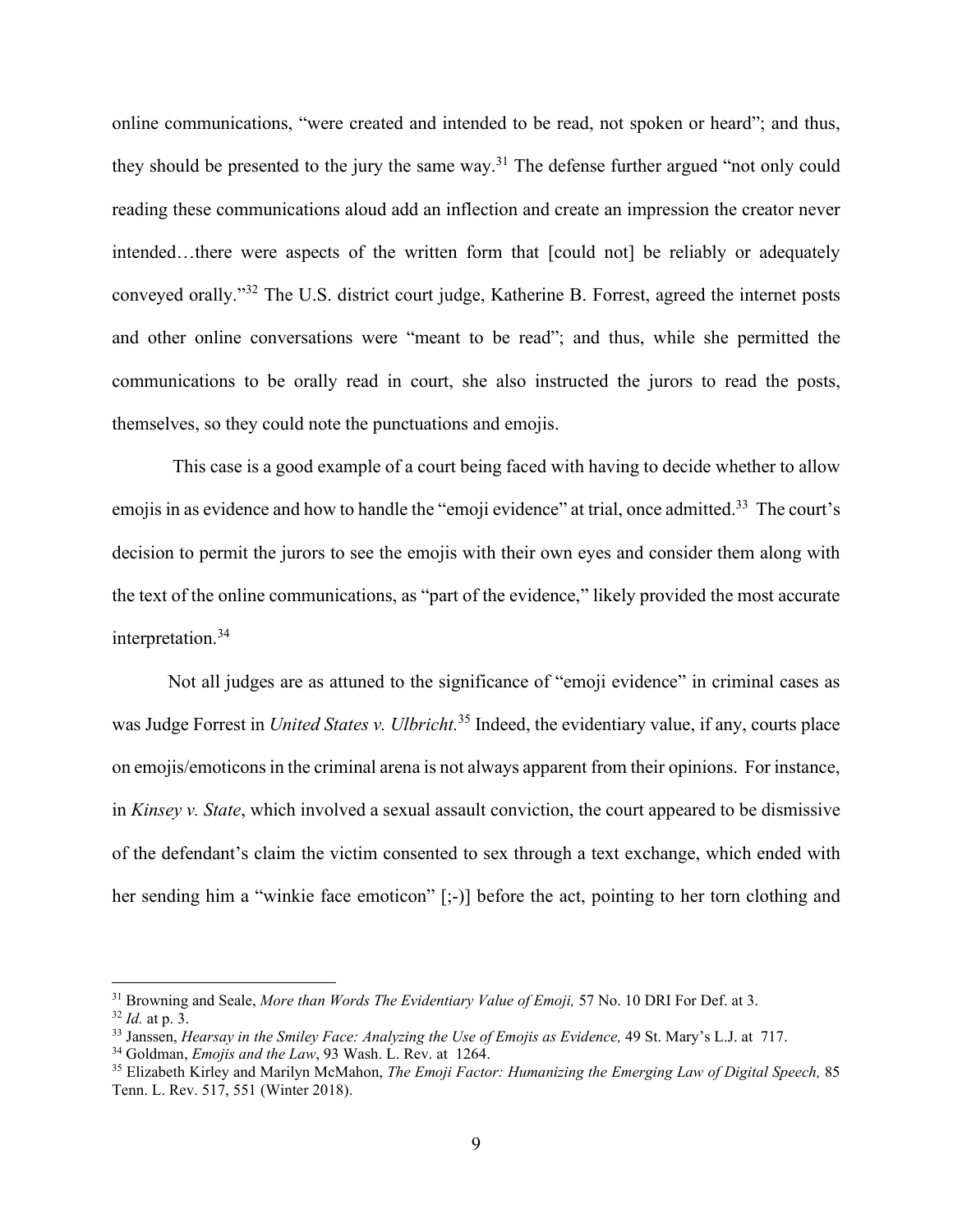blooded, bruised appearance afterward. No. 11-12-00102-CR, 2014 WL 2459690, at \*4 (Tex.Ct.App. May 22, 2014).<sup>36</sup> Nevertheless, as evidenced by the following examples, emojis and emoticons are increasingly being featured in criminal cases; and thus, judges and attorneys, alike, must become attuned to their evidentiary import, including in determining intent.<sup>37</sup>

### **2.** *More Examples of Emojis in Criminal Cases.*

In *People v. Cramer*, the defendant was charged with willfully making threats after he sent the victim – his girlfriend – a text message one hour after he attacked her, which said "You have 12 hours to find me, before I find you," and contained several emojis of bombs  $\begin{bmatrix} \bullet & \bullet & \bullet \\ \bullet & \bullet & \bullet \end{bmatrix}$ , guns  $\begin{bmatrix} 2 \end{bmatrix}$ , knives  $\begin{bmatrix} 1 \end{bmatrix}$ , needles  $\begin{bmatrix} 1 \end{bmatrix}$  and a fork and knife  $\begin{bmatrix} 1 \end{bmatrix}$ .<sup>38</sup> No. C080611, 2016 WL 4087259,  $*$  1 (Cal. Ct. App. Unpub. Aug. 8, 2016). The appellate court affirmed the lower court's decision to impose a higher sentence on the defendant, finding that the circumstances of aggravation – meaning the crime involved "great violence, threat of bodily harm and other acts disclosing a high degree of cruelty, viciousness or callousness – outweighed any circumstances of mitigation. *Id.* In other words, the text of the defendant's message, combined with the "use of emoji weaponry, supported an aggravated criminal threats charge."<sup>39</sup>

Similarly, in *In re LF*, a minor (L.F.), was charged with violating a California criminal statute requiring specific intent to make threats, in connection with a series of statements she made on Twitter about purchasing guns and shooting classmates and teachers. No. A142296, 2015 WL 3500616, at \*\*1-2 (Cal. Ct. App. Unpub. June 3, 2015). Several of the online statements or Tweets at issue contained emojis, including the following:

<sup>36</sup> *Id.*; *See also,* Browning and Seale, *More than Words The Evidentiary Value of Emoji,* 57 No. 10 DRI For Def. at p. 5.

<sup>37</sup> Kiatkulpiboone and Paris, *Emoji and Deciphering Intent in the Digital Age,* 59-JUN Orange County Law at 43*.*

<sup>&</sup>lt;sup>38</sup> The emojis were not contained in the court's opinion; and thus, those included hereinabove may not be the actual images or number of emojis used by the defendant.

<sup>&</sup>lt;sup>39</sup> Jonathan Geneus, *Emoji: The Caricatured Lawsuit*, 16 Colo. Tech. L.J. 431 (2018).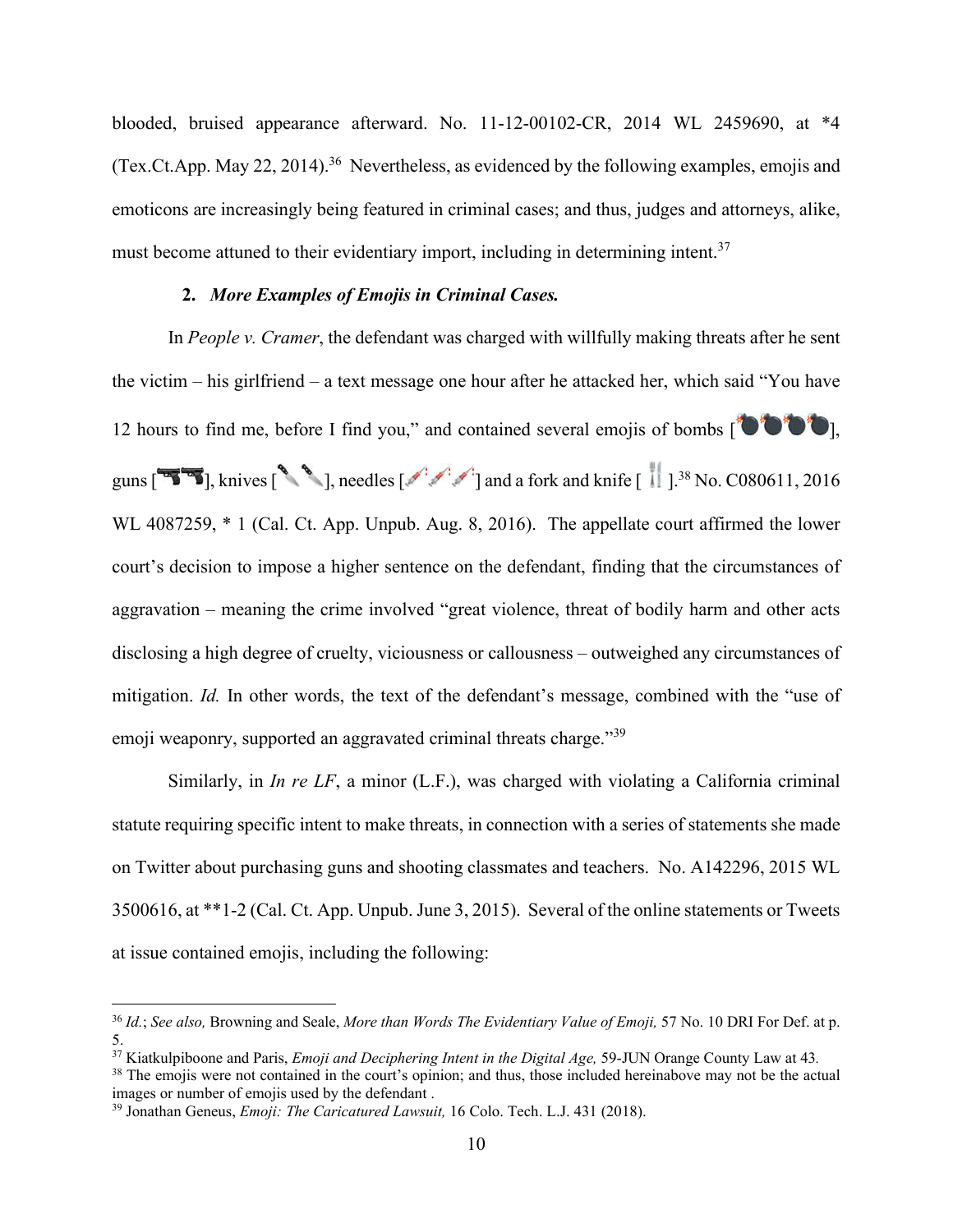- $\bullet$  "I'm dead ass [three laughing emojis][  $\bullet$   $\bullet$ ] not scared to go to jail for shooting up FHS warning everybody duck."
- "Ain't nobody safe  $[100'$  emoji]  $\frac{100}{2}$ ]."
- $\bullet$  "I feel sorry for whoever got c wing 1st period [four laughing emojis][
- "I'm leaving school early and going to get my cousin gun now [three laughing emojis and two clapping hands emojis][

The defendant argued she did not intend her Tweets to be taken as threats, but rather as jokes, as evidenced by her frequent use of the "laughing" emojis, which are typically used to signify humor and "clapping hands" emojis, which are usually used for "extra emphasis when making a point, declaration or statement" on Twitter.<sup>41</sup> What about her use of "100 emoji"  $\sqrt{2}$  ? What does that emoji usually symbolize? While not addressed by the court, the placement of the "100 emoji"  $\sqrt{2}$ ] in the defendant's Tweet supports she intended her statements to be taken as threats because that image is "commonly used as a shorthand for 100% with the usage meaning 'keep it real' or a similar sentiment."<sup>42</sup> Ultimately, the court rejected L.F.'s position that her statements were meant as jokes, and she was convicted of a felony. *Id.* at \*8.

In addition, in *State v. Jacques,* the defendant communicated in internet chat rooms with an undercover police officer posing as a thirteen (13) year old girl as part of a sting operation, which ultimately led to the arrest and conviction of the defendant. 332 Wis.2d 804, 798 N.W.2d 319 (WI. App. 2011). At trial, the jury was given a transcript of the online chat sessions between

<sup>&</sup>lt;sup>40</sup> Again, the emojis were not included in the court's opinion; and thus, may not be the ones actually used by the defendant.

<sup>41</sup> Feinn, Lily "What Does The Clapping Hands Emoji Mean On Twitter? It Goes Back Much Further Than Its Internet Usage" (March 10, 2017) https://www.bustle.com/p/what-does-the-clapping-hands-emoji-mean-on-twitter-it-goesback-much-further-than-its-internet-usage-43594.

<sup>42</sup> Manning and Rockwood, *Emoticons and Emojis, Hazards to Be Aware of in Discovery*, 317-APR N.J. Law. 68, 71- 72, citing *Hundred Points,* Emojipedia, http://emojipedia.org/hundred-points-symbol/.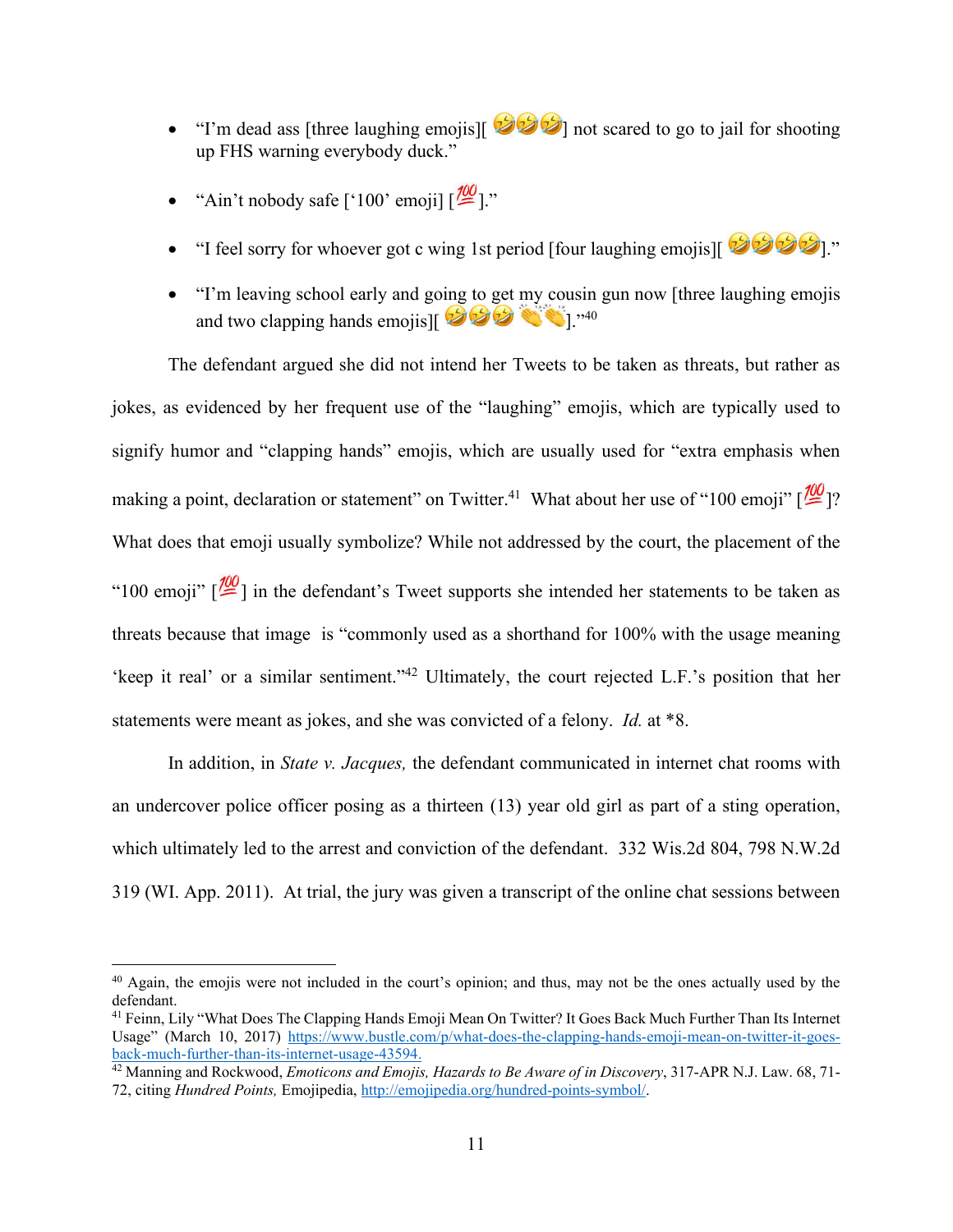the undercover officer and the defendant, which contained various emoticons in "static" form, instead of the animated versions that appeared on the defendant's computer. He argued that if the jurors had been shown the animated emoticons of a "blushing smiley face" and other smiley faces, they would have supported his defense of "entrapment."<sup>43</sup> The court rejected the defendant's argument because he failed to support his position with any legal authority and, more importantly, failed to show how the non-disclosed animated emoticons "would have led the jury to conclude he was a victim of '*excessive* incitement, urging, persuasion, or temptation'" by the undercover officer. *Id.* at \*\*1-2.

In *State v. Wilson,* a federal district court grappled with the issue of emojis in the context of discovery and disclosure. No. 15-cr-00521, 2016 WL 3647327, \*7 (D.N.J. July 6, 2016).<sup>44</sup> Specifically, a defendant charged with the possession of a "firearm as a convicted felon" filed several motions requesting production of various discovery materials, as well as an order requiring the State to disclose the identity of the confidential informant who had identified him to the police. *Id.* at \*\*1-2. The basis for the defendant's motion for disclosure was that the information provided by the confidential informant was the only evidence establishing the defendant possessed a firearm. *Id.* at \*6. In response, the State pointed to other evidence it would submit to support the charge, including a Tweet by the defendant stating: "[a]nd I got a 40 [emoji of a handgun]  $\begin{bmatrix} 16 \\ 21 \end{bmatrix}$ my 40 ah [expletive deleted] ya [emoji of a handgun and explosion][<sup> $\mathbb{R}$ </sup>. <sup>\*</sup>*]*."*Id.* at \*7. The court denied the defendant's motion, finding the Tweet constituted additional material evidence to support the charge of illegal possession of a fireman beyond the identifying information provided by the confidential informant. *Id.* 

<sup>43</sup> Browning and Seale, *More than Words The Evidentiary Value of Emoji,* 57 No. 10 DRI For Def. at p. 5.

<sup>44</sup> Manning and Rockwood, *Emoticons and Emojis, Hazards to Be Aware of in Discovery*, 317-APR N.J. Law. at 70- 71.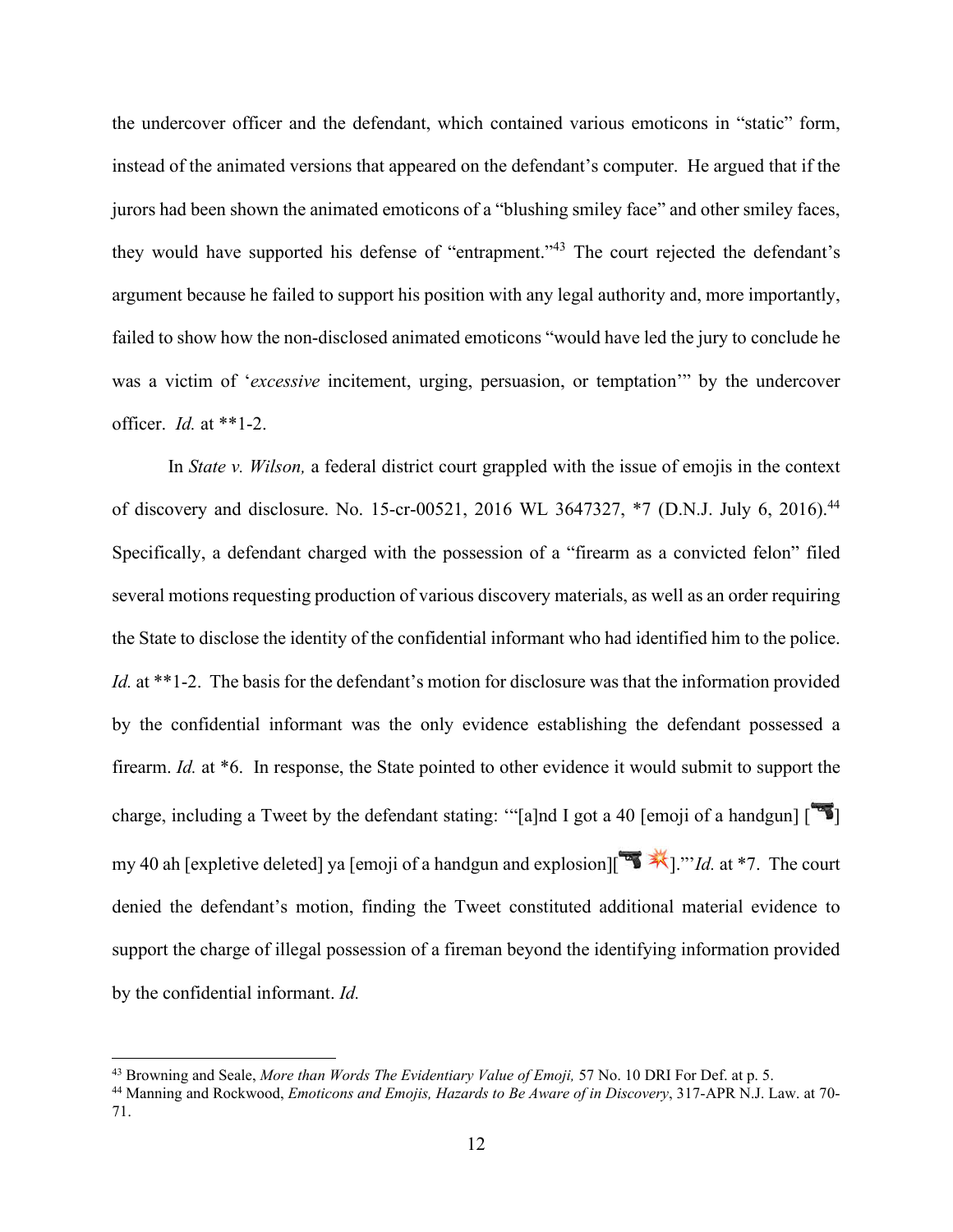This case highlights the issue of how emoji interpretation can be influenced by the platform used and the emoji design available at the time. Had the defendant tweeted the same Tweet in 2018 instead of 2016, the court's analysis may have differed because of the drastically different appearance of the gun or pistol emoji on Twitter. At the time of the defendant's tweet, Twitter's pistol emoji looked like a typical handgun; however, it was changed in 2018 to look like a squirt gun  $\left[$   $\bullet$   $\right]$ .<sup>45</sup> Would the court have weighed the significance of the defendant's tweet differently had he used two squirt gun emojis  $\left[\begin{array}{c} \sqrt{1+\frac{1}{2}} \\ 1 \end{array}\right]$ , instead of two handgun emojis  $\left[\begin{array}{c} \sqrt{1+\frac{1}{2}} \\ 2 \end{array}\right]$ ?

Finally, in *Elonis v. United States,* one of the only Supreme Court cases involving emoticons, the defendant, Elonis, a "self-styled rapper, posted graphic and violent lyrics and messages about this soon-to-be ex-wife on his Facebook account."46 135 S.Ct. 2001, 192 L.Ed.2d 1 (2015). One such post suggested their "son's Halloween costume should include her head impaled on a stick."47 At trial, Elonis' attorneys argued that his use of the "tongue-out emoticon [:-p] signaled he was joking or engaging in hyperbole just meant to shock."<sup>48</sup> However, the defense's arguments were unsuccessful and Elonis was convicted of threatening his estranged wife. On review, the Supreme Court "briefly noted the rise of social media use has made domestic violence tactics more commonplace," but declined to address "Elonis' First Amendment issue regarding the emoticon" or his intent when he made the postings. 49 *Id.* at 2012, 2017. Rather, the Supreme Court reversed Elonis conviction based on "an erroneous jury instruction on the requisite

<sup>45</sup> *Id.* at 71.

<sup>46</sup>Geneus, *Emoji: The Caricatured Lawsuit,* 16 Colo. Tech. L.J. at 445; *See also,* Kirley and McMahon, *The Emoji Factor: Humanizing the Emerging Law of Digital Speech,* 85 Tenn. L. Rev. at 552-553.

<sup>47</sup> Kirley and McMahon, *The Emoji Factor: Humanizing the Emerging Law of Digital Speech,* 85 Tenn. L. Rev. at 552.

<sup>48</sup> Geneus, *Emoji: The Caricatured Lawsuit,* 16 Colo. Tech. L.J. at 445.

<sup>49</sup> Kirley and McMahon, *The Emoji Factor: Humanizing the Emerging Law of Digital Speech,* 85 Tenn. L. Rev. at 553.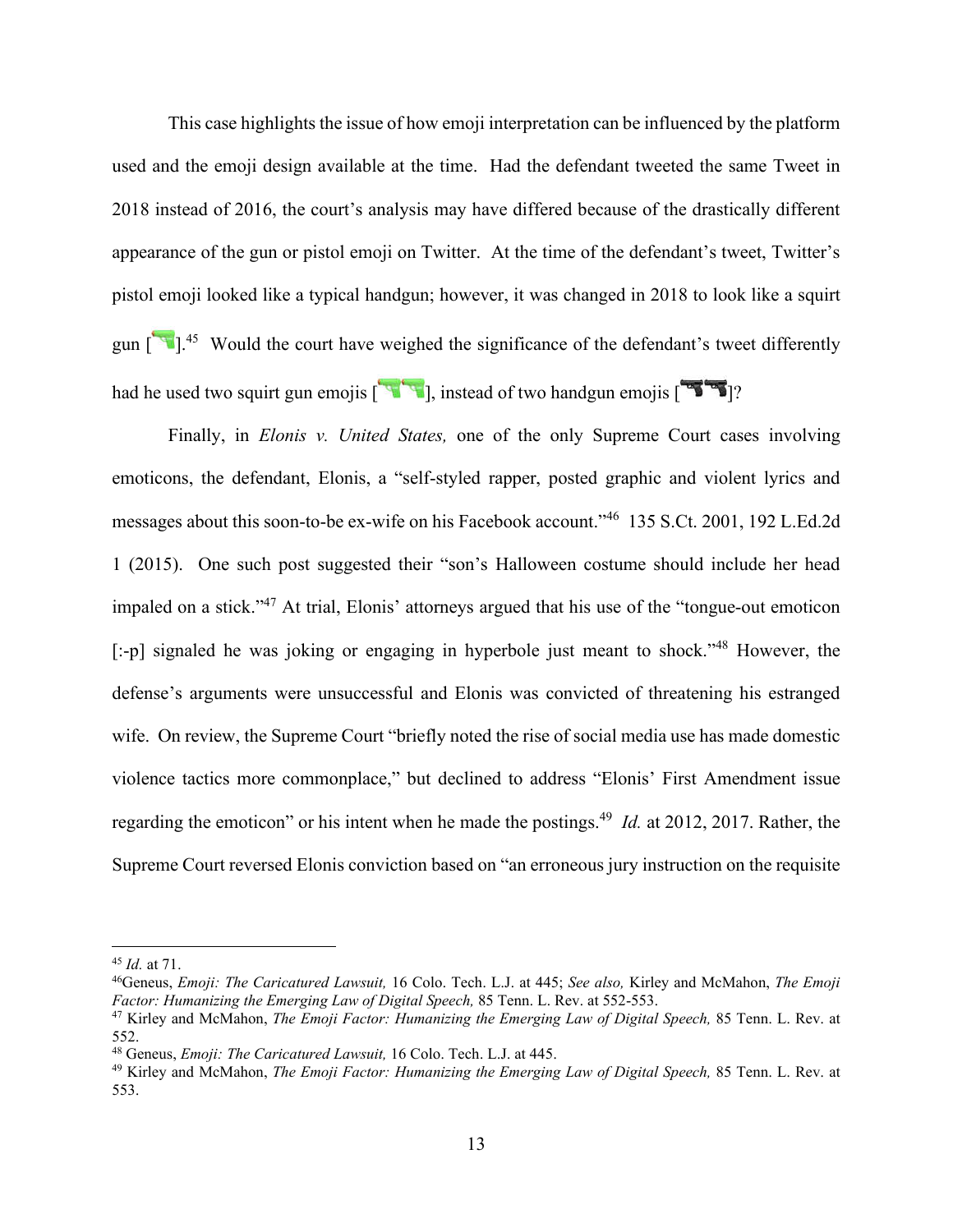*mens reas*."<sup>50</sup> The Supreme Court, therefore, refused to take this opportunity to weigh in on the evidentiary value of emojis.

Should the Supreme Court have done so? Would it have been helpful for the highest court to have ruled on "emoji interpretation" or the importance of "emoji evidence"? Perhaps it is simply too soon for the Supreme Court to address these issues in light of the newness of emojis/emoticons in court proceedings. 51

### **B. Employment Law.**

Another area where emojis and emoticons have had an impact is employment law. Emojis/emoticons are typically used by employers to defeat discrimination and harassment claims, but they can also be used to support claims of discrimination and harassment.

## **1.** *Employers Rely on Emojis to Support Claims against Employees.*

In *Arnold v. Reliant Bank*, an ex-bank employee brought an action against her former employer, asserting she was terminated based on her gender and was subjected to a hostile work environment. 92 F.Supp.2d 840, 844, 852-853 (M.D. Tenn. 2013). Among the evidence the court considered, in finding the alleged harassment was not sufficiently severe or pervasive to create a hostile work environment, was the plaintiff's use of a "smiley face" emoticon [:-)] in an employee self-assessment form to describe her job satisfaction. *Id.* at 854.<sup>52</sup>

Similarly, in *Murdoch v. Medjet Assistance, LLC,* the plaintiff brought an action against her former employer and its CEO for sexual harassment and retaliation under Title VII, among other claims. 294 F.Supp.3d 1242 (N.D. Ala. Mar. 1, 2018). The court held the employer was not liable for creating a hostile work environment. The evidence relied upon by the court included the

<sup>&</sup>lt;sup>50</sup>*Id.* Ceneus, *Emoji: The Caricatured Lawsuit*, 16 Colo. Tech. L.J. at 445.

<sup>&</sup>lt;sup>52</sup> See also, Browning and Seale, *More than Words The Evidentiary Value of Emoji*, 57 No. 10 DRI For Def. at p. 7.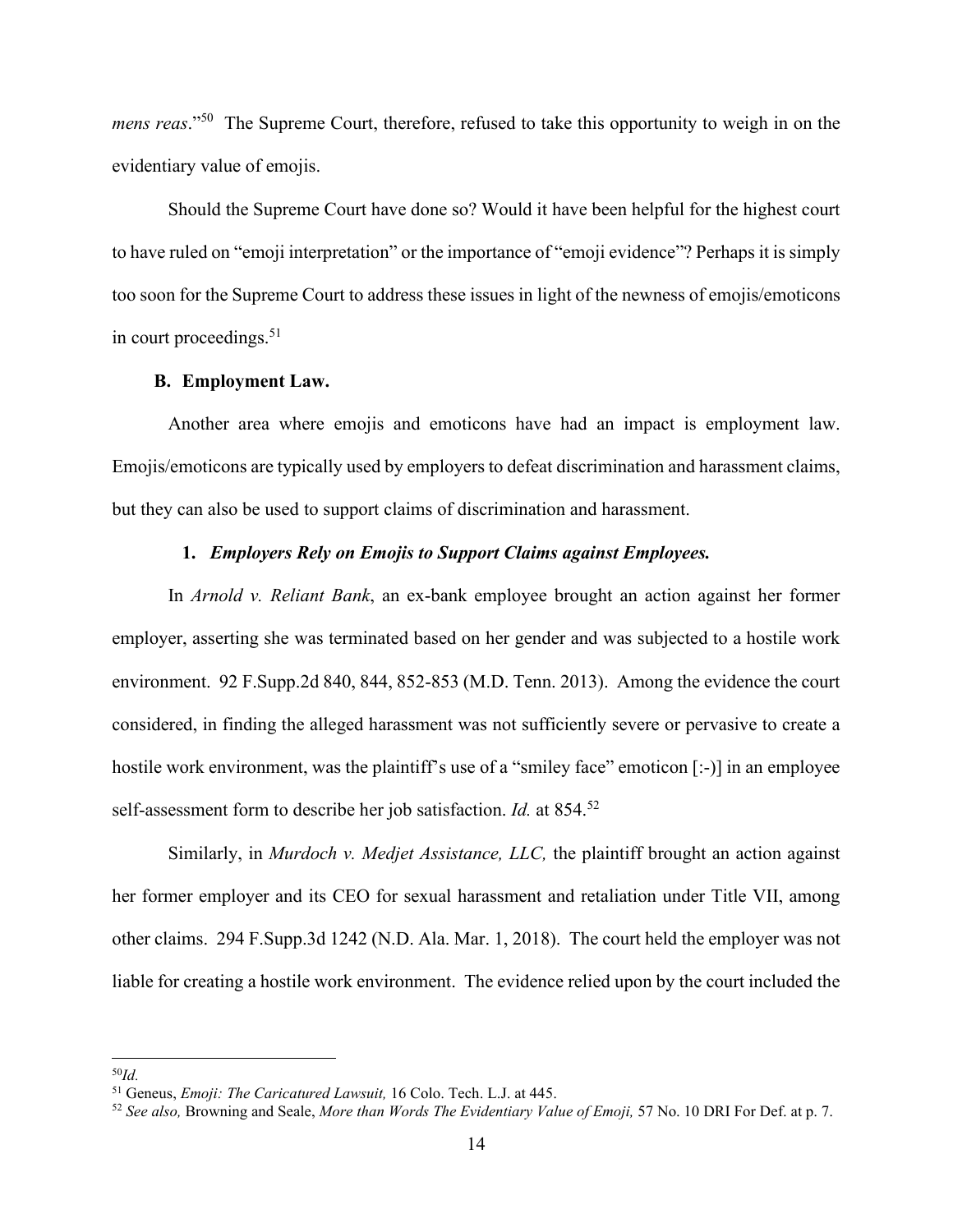plaintiff's own flirtatious and unsolicited text messages and emails, many of which ended with the "smiley face" emoji  $\boxed{\bullet}$ . *Id.* at 1252-1254, 1262-1264.

Finally, in *Mooneyhan v. Telecommunications Mgmt, LLC,* the plaintiff filed a gender discrimination lawsuit against her former employer, alleging she was subjected to a hostile work environment, which forced her to resign. No. 16-cv-118, 2017 WL 5478474, \*1 (E.D. Mo. Nov. 15, 2017). The court noted that in the months leading up to her resignation, the plaintiff sent several emails to her supervisors indicating she liked her job, never mentioned the harassment and were concluded with "smiley-face" emoticons [:-) :-) :-)]. *Id.* at \*\*11-12. The court found this evidence undermined the plaintiff's claim she subjectively perceived her work conditions were abusive. *Id.* 

# **2.** *Employees Rely on Emojis to Support Claims Against Employers.*

In *Apatoff v. Munich Re Am. Servs.*, the plaintiff was terminated by her employer while she was out on medical leave for an asthma condition.<sup>53</sup> Civ. No. 11-7570, 2014 US Dist. LEXIS 106665 (D.N.J. August 1, 2014). Based on a report from someone (the employer could not remember who) that the plaintiff was seen shopping while on medical leave, the employer hired a private investigator who filmed her engaged in similar activities as was reported, as well as moving from her old home into a new home, which involved carrying boxes. As a result, the employer concluded the plaintiff was abusing her medical leave and terminated her.

After suit was filed, the defendant employer filed a motion for summary judgment, claiming that even if it was incorrect, it held an honest belief the plaintiff was abusing her medical leave; and thus, was entitled to summary judgment. In denying the motion for summary judgment, the court pointed to emails exchanged between management of the company containing "smiley

<sup>53</sup> https://www.schorrlaw.com/week-ending-8114-apatoff-v-munich-re-4/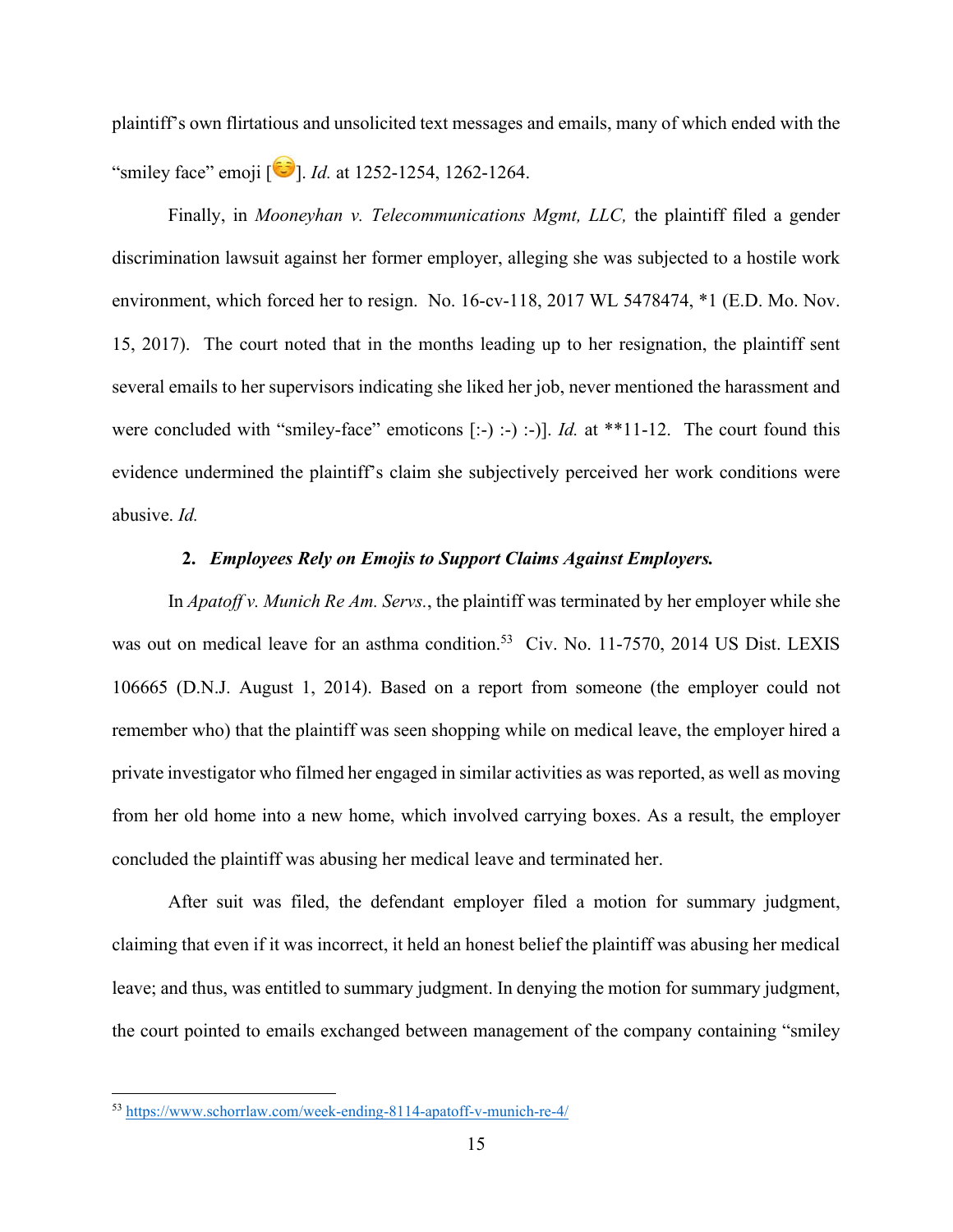face" emoticons and exclamation marks [:-) :-) !!!], which "could be found as evidence the decision-makers were happy to have any reason to terminate [the plaintiff]."<sup>54</sup>

## **C. Contract Disputes.**

Can a text or email thread between negotiating parties exchanging emojis convey an intent to agree to proposed contract terms, such as a thumbs-up  $\lceil \cdot \cdot \rceil$ , handshake  $\lceil \cdot \cdot \rceil$ , high-five  $\lceil \cdot \cdot \rceil$ , or fist bump [ $\Box$ ]? This could be possible in California outside of a settlement agreement or real estate transaction, as long as it can be established that a party intended to sign an electronic record.<sup>55</sup>

In addition, a 2017 case from Israel, *Dahan v. Shacaroff,* provides some insight into how emojis may impact contract law.<sup>56</sup> In response to an apartment listing, a couple sent the following series of emojis to the landlord/lessor:



In reliance on the couple's text messages expressing interest, combined with the use of these emojis, the landlord believed they would rent the apartment and removed the listing. Although the parties engaged in lease negotiations, a lease was never signed, and the couple eventually stopped communicating with the landlord. The landlord subsequently filed suit, claiming he had relied on the couple's messages to indicate consent.<sup>57</sup> The Israeli small claims court held that this sequence of emojis "conveyed great optimism" and "naturally led to the

<sup>&</sup>lt;sup>54</sup> *Id.*<br><sup>55</sup> Kiatkulpiboone and Paris, *Emoji and Deciphering Intent in the Digital Age*, 59-JUN Orange County Law at 46.

<sup>&</sup>lt;sup>56</sup> Goldman, *Emojis and the Law*, 93 Wash. L. Rev. at 1268; *See also*, Kirley and McMahon, *The Emoji Factor:*<br>Humanizing the Emerging Law of Digital Speech, 85 Tenn. L. Rev. at 556 and fn. 201.

<sup>&</sup>lt;sup>57</sup> Kirley and McMahon, *The Emoji Factor: Humanizing the Emerging Law of Digital Speech, 85 Tenn. L. Rev. at* 557.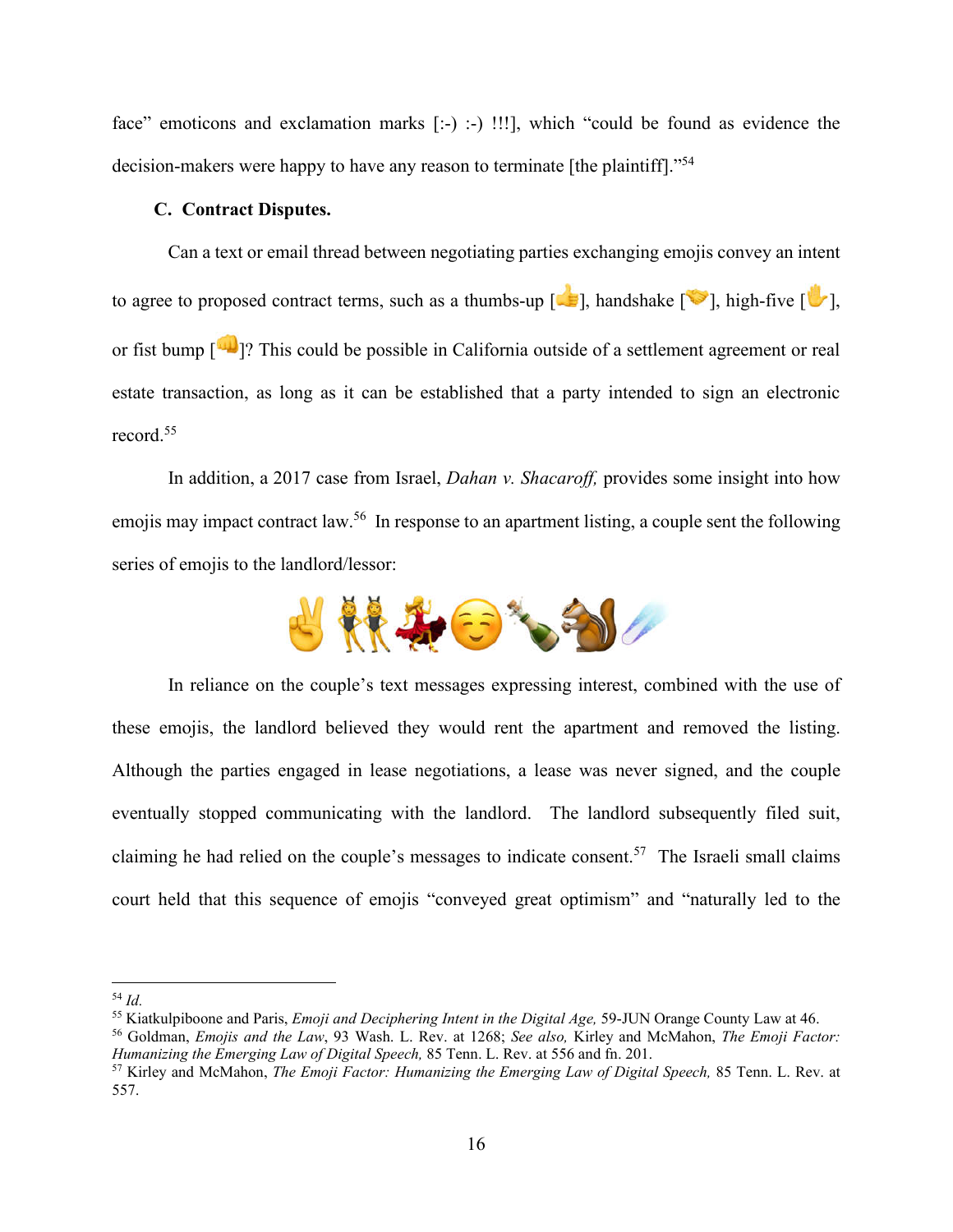Plaintiff's great reliance on the defendants' desire to rent his apartment."58 The court further held that even though the emojis did not constitute a binding contract, they were evidence of reliance, a general principal of contract law, and supported the conclusion the defendants acted in bad faith. The court awarded the landlord \$2,200 (one month's rent) in damages based on the statutory obligation in Israel that parties negotiate contracts in good faith.<sup>59</sup>

Did the court correctly interpret the sequence of emojis? While some of the above emojis typically are used to denote celebration or optimism/joy, such as the Salsa Dancer, the Bottle with Popping Cork and the Smiley Face, others are not. The Women with Bunny Ears emoji *could* express fun, festive and friendly sentiments(or adult entertainment). 60 The Peace Sign emoji *might*  symbolize victory and the Comet *may* mean "a new beginning." 61 But what about the Chipmunk? When viewed in context, the Chipmunk emoji does not appear to have a single obvious meaning.<sup>62</sup>

Emojis also played a role in *Parcel Management Auditing and Consulting Inc. v. Dooney & Bourke, Inc.*, which was described by the federal court as "a 'whodunit' of a contract case."63 No. 13-cv-00665, 2015 WL 796851, \*1 (D. Conn. Feb. 25, 2015). The plaintiff, Parcel Management Auditing and Consulting, Inc. ("PMAC"), alleged it had entered into a written contract with the defendant, Dooney & Bourke, Inc. ("Dooney"), a company selling high-end handbags and other fashion accessories, to advise Dooney on how to reduce its shipping costs. *Id.*  However, the "contract" at issue had been signed by a part-time Dooney employee – a computer

<sup>58</sup> Goldman, *Emojis and the Law*, 93 Wash. L. Rev. at 1267.

<sup>59</sup> *Id.* at 1268.

 $^{60}$  https://www.dictionary.com/e/emoji/people-with-bunny-ears-emoji/ ("the people with bunny ears (partying) emoji is variously used across digital contexts to express a fun, party-loving spirit, communicate festive and friendly sentiments, and mark content dealing with adult entertainment.)

<sup>&</sup>lt;sup>61</sup>Goldman, *Emojis and the Law*, 93 Wash. L. Rev. at 1267; *See also*, https://emojis.wiki/comet/ ("this emoji is used in surprisingly diverse meanings – it may be used in its direct meaning, it may stand for gorgeous and other words of fascination. At last, it may mean a new beginning."  $62$  *Id.* 

<sup>63</sup> Browning and Seale, *More than Words The Evidentiary Value of Emoji,* 57 No. 10 DRI For Def. at p. 5.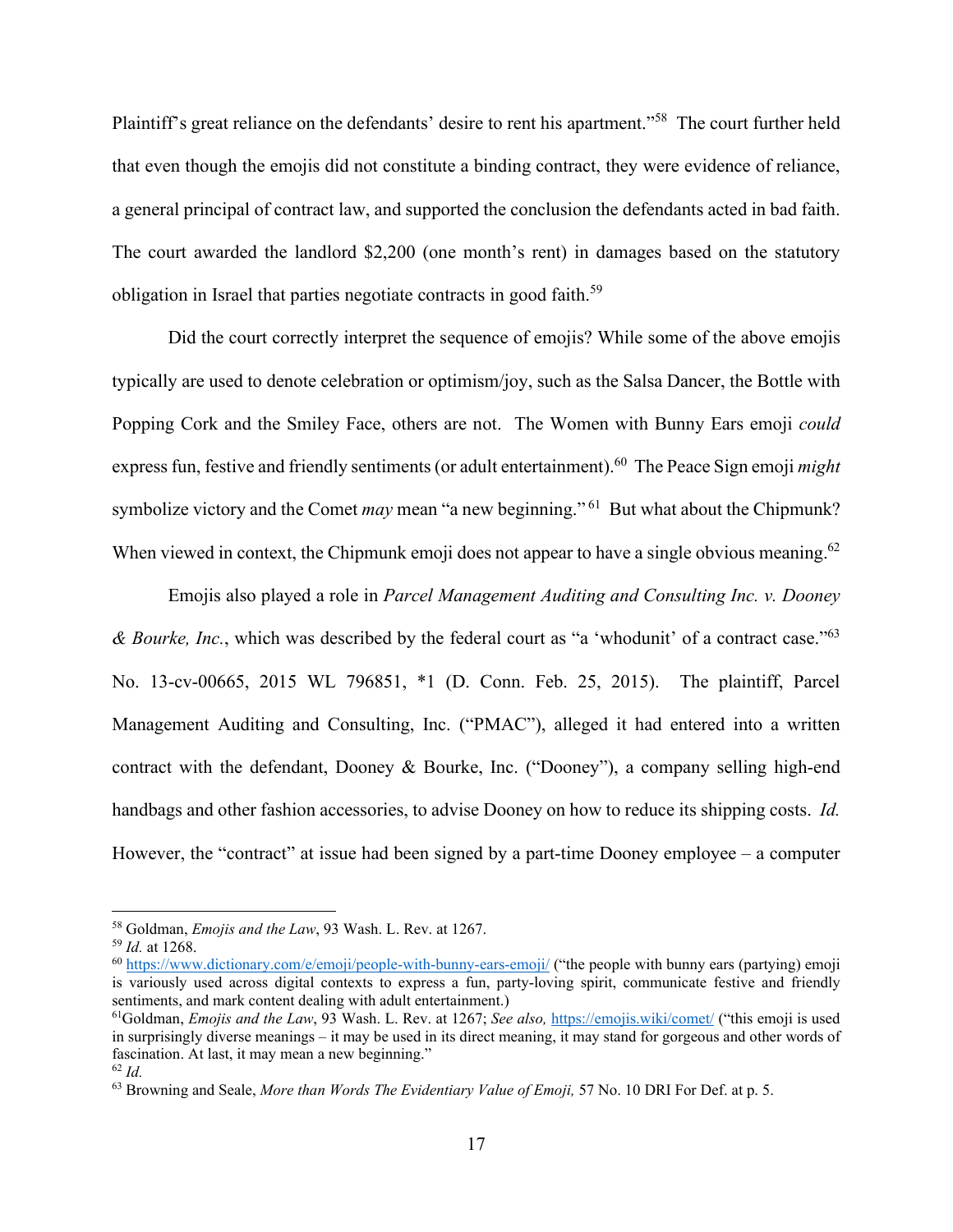programmer – who worked primarily out of his home. After Dooney failed to pay invoices submitted by PMAC, it filed suit for breach of contract. In ruling the part-time Dooney employee "lacked authority to bind the company, the court noted the casual nature of the communications between the parties, even including a [large] visual depiction in its opinion of the 'smiley face' emoji  $[\bullet]$  contained in the initial communication from PMAC's president."<sup>64</sup>

To date, emojis and emoticons have only had a "peripheral role" in online and text communications relevant to contract negotiations and formation.<sup>65</sup> Nevertheless, as the above cases illustrate, the inclusion of emojis/emoticons in pre-contractual communications may be significant in assisting the factfinder to interpret the intent of the parties.<sup>66</sup>

## **D. Other Civil Cases, including Torts.**

Emojis and emoticons have started to increasingly appear in a variety of other types of civil cases, including actions involving defamation, emotional distress, and even consumer protection, and *may or may not* play an influential role in the outcome of the case as evidenced by the following cases. 67

#### **1.** *Emojis Mattered.*

For instance, in *Ghanam v. Does*, a Detroit city official filed a defamation lawsuit against several unknown defendants who allegedly made defamatory statements about him on an Internet message board dedicated to local politics. 845 N.W.2d 128, 132, 303 Mich. App. 522, 525 (Mich. Ct. App. 2014).<sup>68</sup> In holding the city official failed to state a claim for defamation, the Michigan

<sup>64</sup> *Id.* 

<sup>65</sup> Kirley and McMahon, *The Emoji Factor: Humanizing the Emerging Law of Digital Speech,* 85 Tenn. L. Rev. at 557*.* 

<sup>66</sup> *Id.* 

<sup>67</sup> *Id.* at 558; *See also,* Browning and Seale, *More than Words The Evidentiary Value of Emoji,* 57 No. 10 DRI For Def. at p. 6; Manning and Rockwood, *Emoticons and Emojis, Hazards to Be Aware of in Discovery*, 317-APR N.J. Law. at 68-69.

<sup>68</sup> Geneus, *Emoji: The Caricatured Lawsuit,* 16 Colo. Tech. L.J. at 443.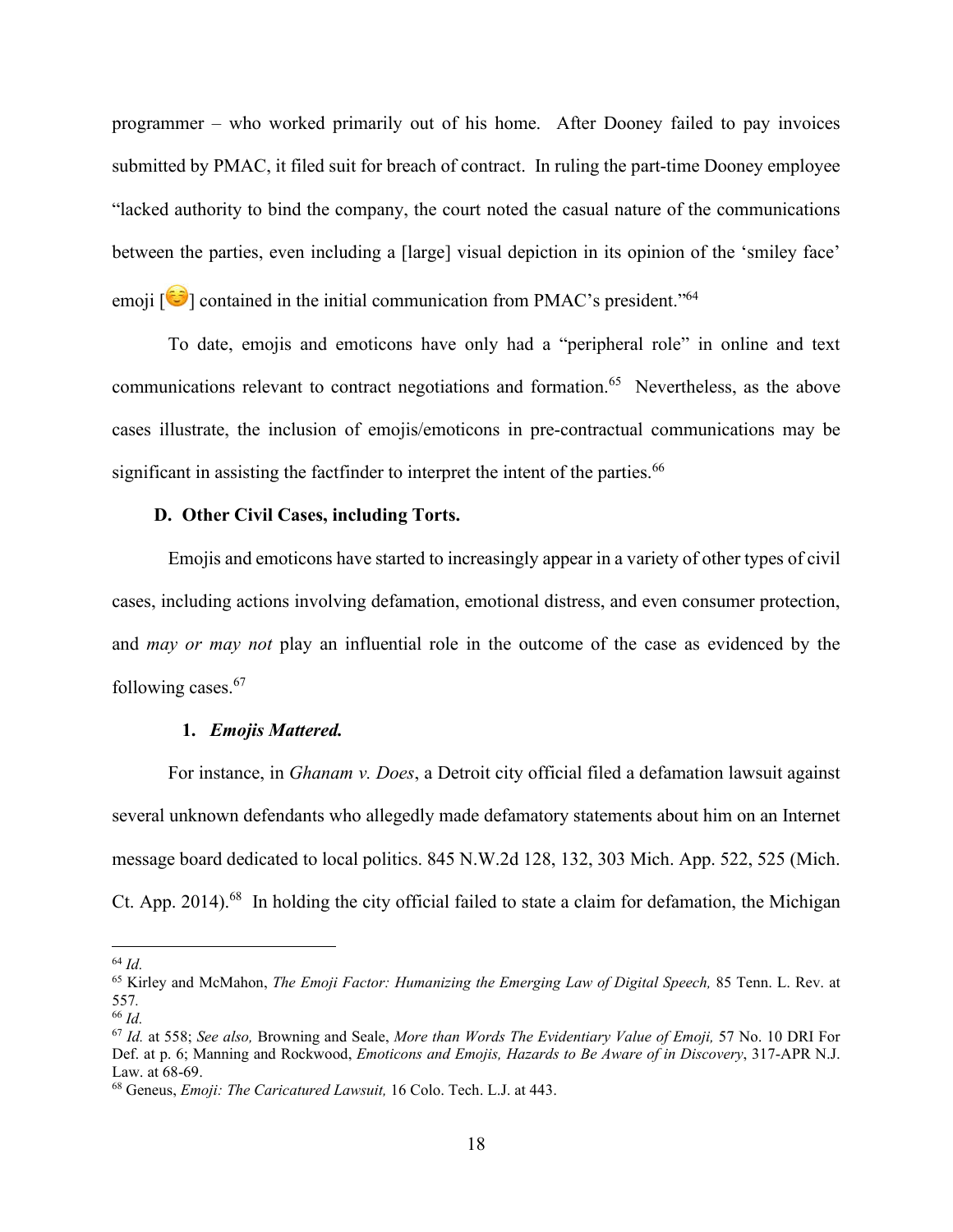Court of Appeals found that one of the statements complained of, on its face, could not be taken as fact because of the use of a ":-P" emoticon, which the court interpreted "a face with a tongue sticking out" that denotes "a joke or sarcasm." As a result, the court concluded its use at the end of the statement made it "patently clear that the commenter was making a joke." *Id.* at 145, 549.69 Therefore, based on its interpretation of the stuck-out tongue emoticon [**:-P**], the court held its inclusion, from the perspective of a reasonable reader, transformed a potentially defamatory statement into a joking or sarcastic comment.<sup>70</sup>

In addition, in *Piping Rock Partners, Inc. v. David Lerrier Associates, Inc., the court's* interpretation of emoticons influenced its ultimate decision concerning jurisdictional issues. In *Piping Rock Partners, Inc.,* a California court had to determine whether it could exercise personal jurisdiction over two New York citizens – a company and its controlling owner – which allegedly ratified the libelous actions of the company's former employee. No. 12-04634, 2012 WL 5471143, \*3 (N.D. Cal. Nov. 9, 2012).<sup>71</sup> The court found there was evidence to support the controlling owner approved the employee's "smear posts" with "a 'smear cheer' series of six laughing face emoticons [:-D :-D :-D :-D :-D :-D]." Thus, the court held that this "ratification" of the employee's "intentional act was sufficient to warrant exercising personal jurisdiction over the defendants."<sup>72</sup> *Id.* at \*\*9-10.

In *Shawe v. Etling*, which involved a dysfunctional and deteriorating relationship between two business partners, a "winking" emoticon [;-)] played a role in the court's decision. 157 A.3d

<sup>69</sup> *Id.* at 443; *See also,* Kirley and McMahon, *The Emoji Factor: Humanizing the Emerging Law of Digital Speech,* 85 Tenn. L. Rev. at 558; Browning and Seale, *More than Words The Evidentiary Value of Emoji,* 57 No. 10 DRI For Def. at p. 6.

<sup>70</sup> Kirley and McMahon, *The Emoji Factor: Humanizing the Emerging Law of Digital Speech,* 85 Tenn. L. Rev. at 558.

<sup>71</sup> Browning and Seale, *More than Words The Evidentiary Value of Emoji,* 57 No. 10 DRI For Def. at p. 6.  $72$  *Id.*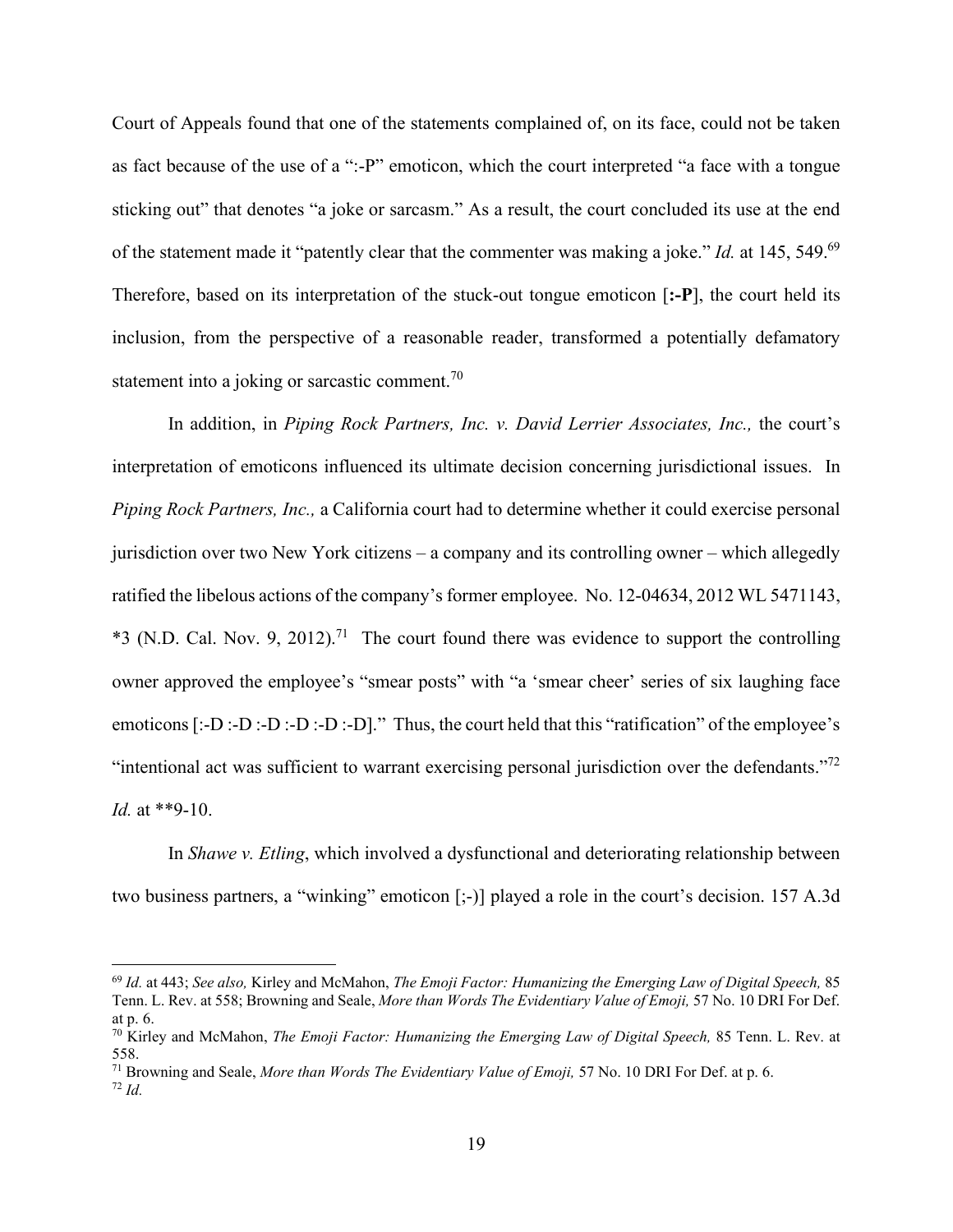152, 154 (Del. Feb. 13, 2017); *See also, In re Shawe & Elting, LLC,* No. 9661-CB, 2015 WL 4874733 (Del. Ch. Aug. 13, 2015.<sup>73</sup> Specifically, one of the incidents addressed by the lower court was whether the secret purchase of a plane ticket to Paris by one partner, Philip Shawe, for a seat across the aisle from the other partner, Elizabeth Elting, was intended as harassment or, as Shawe contended, an olive branch.<sup>74</sup> In re Shawe & Elting, LLC, 2015 WL 4874733 at \*23. In ruling the incident was meant to harass, the court pointed to a text message from Shawe to his friends that said: "[w]as next to [Elting] on the plane to Paris and she switched seats ;)." *Id.* The court concluded the smiley face or "winking" emoticon [;)] at the end of the message "suggest[ed] he was amused by yet another opportunity to harass Elting, who Shawe knew full well would not welcome his presence on the flight." *Id.* In affirming the lower court's decision to award the unusual remedy of appointing a custodian to sell the partners' company, the Delaware Supreme Court appeared to agree with its interpretation of the "winking" emoticon [;-)], stating the "Court of Chancery best captured the lengths that Shawe would go to harass Elting in its recounting of [the] plane trip to Paris in 2014." *Shawe,* 157 A.3d at 157.

In *Scoggins v. Credit Bureau of Jonesboro, Inc.* a Fair Debt Collection Practices Act case, the court concluded the debtor had brought his action "in bad faith and for the purpose of harassment." 973 F.Supp.2d 961 (E.D. Ark. Sept. 20, 2013). One of the many instances of the debtor's dishonest conduct and harassing behavior, considered by the court, included his online post that read, in part "so walk into that federal courtroom with me and get ready for the biggest [train wreck emoticon] ever." *Id.* at 976-977.<sup>75</sup>

<sup>73</sup> *See also,* Kiatkulpiboone and Paris, *Emoji and Deciphering Intent in the Digital Age,* 59-JUN Orange County Law at 44.

<sup>74</sup> *Id.* 

<sup>75</sup> Browning and Seale, *More than Words The Evidentiary Value of Emoji,* 57 No. 10 DRI For Def. at p. 7.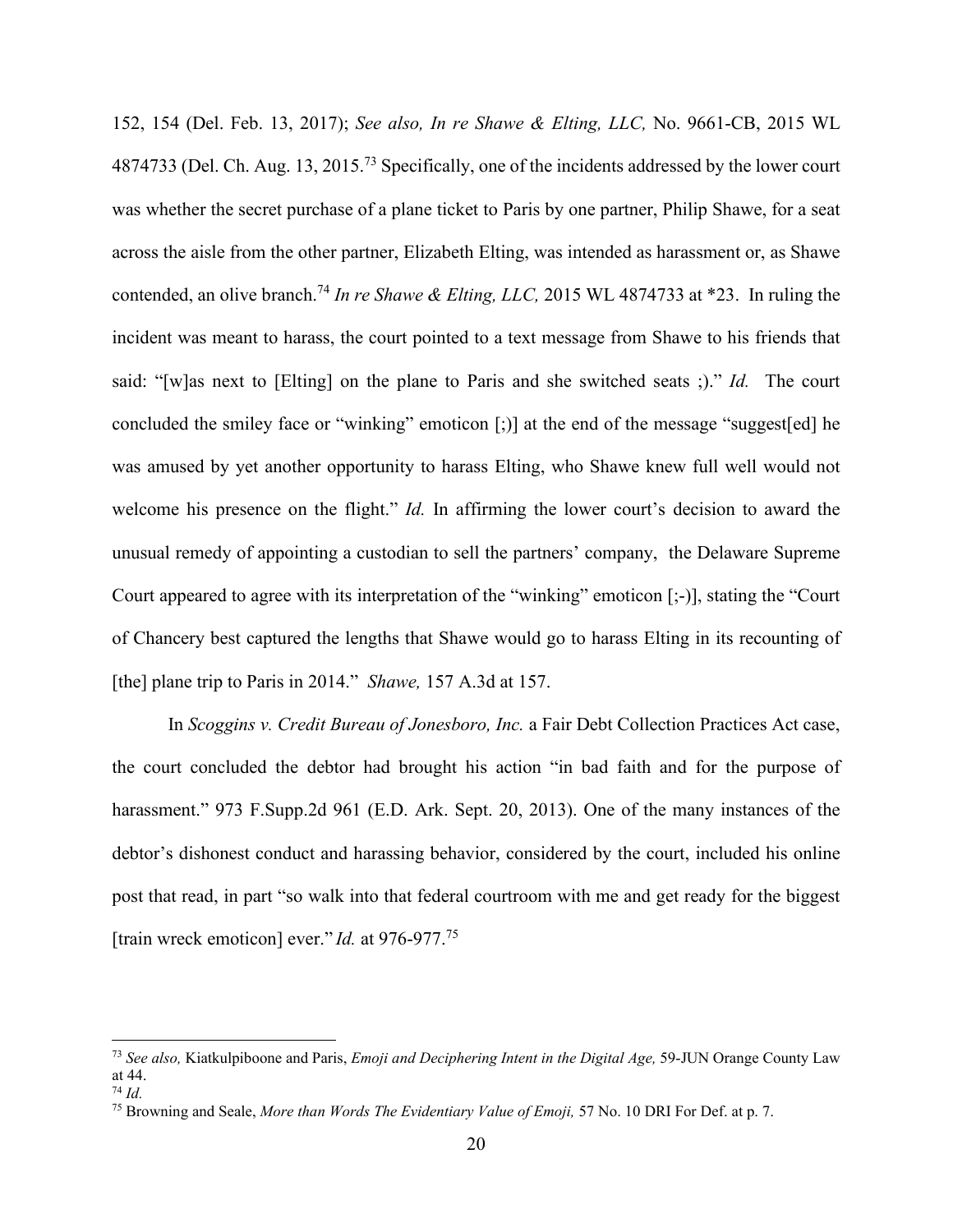Finally, in *Stewart v. Durham*, the plaintiff asserted claims of intentional and negligent infliction of emotional distress resulting from sexual advances made by the defendant during a job interview and throughout the entire application process. No. 16-cv-744 (S.D. Miss. June 9, 2017). According to the court, the defendant's "most egregious act was texting [the plaintiff] a picture of an engorged penis…" *Id.* Nevertheless the court held the evidence did not show the defendant's actions had actually caused the plaintiff any emotional distress, including that the plaintiff exchanged flirtatious texts with the defendant, *after* he texted her a picture of the "tumescent penis," which contained "an emoji blowing him a kiss  $\left[\mathbf{G}\right]$  and three winking emojis  $\left[\mathbf{G}\right]$ .

This case illustrates the critical importance of a plaintiff's response to potentially harassing text, email or online communications. If the plaintiff responds to semi-naked photographs or "penis pictures" sent by the defendant with flirtatious emojis such as in *Stewart*, she is likely to "find an unsympathetic court."76

## **2.** *Emojis Did Not Matter.*

By contrast, in *Enjaian v. Schlissel,* the court disagreed with a law student's contention that his inclusion of a "wide-open mouth smile" or "laughing" emoticon [:-D] "materially alter[ed] the meaning" of a text message, wherein he expressed he wanted another student to "feel crappy" and experience "deep dark pits of depression." No. 14-cv-13297, 2015 WL 3408805, at \*6, n. 10 (E.D. Mich. May 27, 2015).<sup>77</sup> *Enjaian* involved a civil suit instituted by the law student seeking redress for an alleged improper search of his online accounts and data located on his computer and cellphone.

<sup>76</sup> Kirley and McMahon, *The Emoji Factor: Humanizing the Emerging Law of Digital Speech,* 85 Tenn. L. Rev. at 558.

<sup>77</sup> Kiatkulpiboone and Paris, *Emoji and Deciphering Intent in the Digital Age,* 59-JUN Orange County Law at 44 .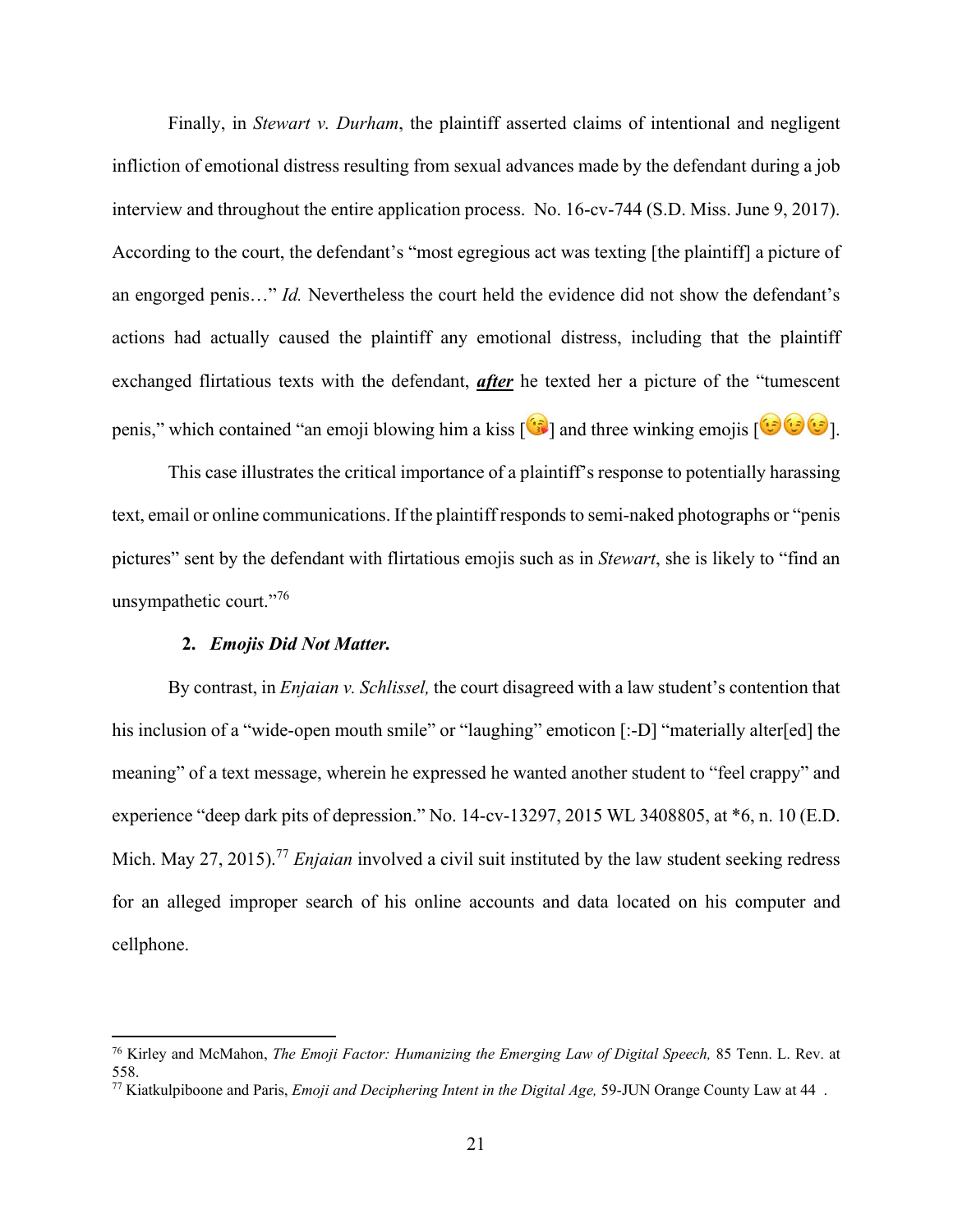Similarly, in *Career Agents Network, Inc. v. Careeragents nework.biz,* an Anticybersquatting Consumer Protection Act case, "emoticons were viewed as…[fairly] benign."<sup>78</sup> 722 F.Supp.2d 814 (E.D. Mich. June 29, 2010). Although the court ultimately determined the plaintiff's case was unfounded, it was less persuaded by some of the claims of "vexatious behavior" lodged against the company's chief operating officer ("COO") centered on certain text messages containing emoticons. <sup>79</sup> *Id. Id.* at 821. While the court noted the COO had sent numerous text messages to the defendant that consisted of little more than a "smiley" [:-)] or "winky" [;-)] face to the defendant, it observed there was no apparent purpose for their inclusion and they did not appear to convey anything threatening or "support a claim of vexatious behavior." *Id.*<sup>80</sup>

In *Lenz v. Universal Music Corp.,* a copyright infringement case arising out of a mother's uploading of a YouTube video of her son, the court had to consider a claim of irreparable harm by the plaintiff, which allegedly resulted from a takedown notice. No. C07-3783 JF, 2010 WL 702466, \*\*4-5 (N.D. Cal. Feb. 25, 2010). The defendant argued an email exchange between the plaintiff and her friend was evidence the plaintiff did not believe she had been injured substantially and irreparably by the takedown notice. *Id.* at \*4. In the email exchange at issue, the plaintiff responded to her friend's comment "that the friend 'love[s] how [the plaintiff has] been injured 'substantially and irreparably';-)' by writing 'I have ;-).'" *Id.* While the court noted the "winky" emoticon signifies "something along the lines of 'just kidding,'" it accepted the plaintiff's explanation that she and her friend were discussing the "stilted language…lawyers sometimes

<sup>78</sup> Browning and Seale, *More than Words The Evidentiary Value of Emoji,* 57 No. 10 DRI For Def. at p. 7.

 $79$  *Id.* 

<sup>80</sup> *Id.*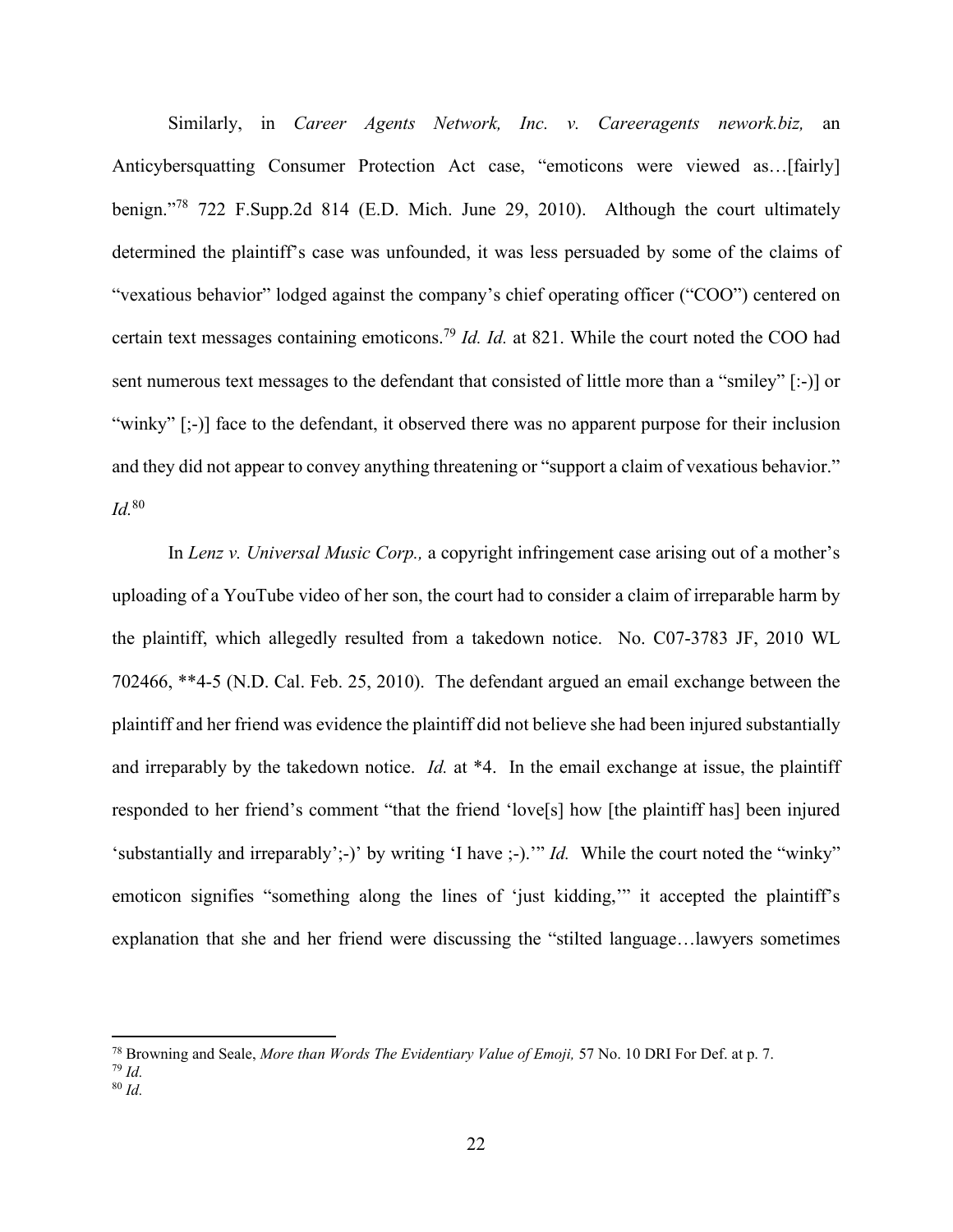use," and her use of the "winking" emoticon was a reply to the "wink" her friend had used. *Id.* at  $*5.^{81}$ 

## **IV. EVIDENTIARY ISSUES AND STANDARDS.**

With the rise of emoji popularity and the accelerated rate at which emojis are appearing in court opinions, lawyers must anticipate the evidentiary issues that may arise from their use and the standards courts will likely apply in admitting "emoji evidence." Will new rules need to be created to address emojis? Or can traditional authentication and admissibility rules be applied to emojis? While the normal evidentiary rules should adequately address the authentication and admissibility of emojis, courts may also need to "study…the norms of modern culture and the market in which they exist" when analyzing "emoji evidence."<sup>82</sup>

## **A. Authentication.**

As with other types of social media evidence, some courts are worried about authentication problems and "seem to put a higher standard on these areas of evidence, and sometimes tend to exclude relevant evidence for fear of making an error."<sup>83</sup> Nevertheless, authentication of emoji evidence should only require sufficient proof that a reasonable juror could find the evidence is what it the proponent claims it to be. Rule 901.<sup>84</sup>

For instance, in *State v. M.F,* the appellate court was faced with tackling the novel issue of authenticating and admitting proffered screenshots of emojis as evidence. No. A-3602-15T2, 2018 WL 333493, \*1 (N.J.App.Div. Jan. 9, 2018).<sup>85</sup> The defendant was convicted of violating a final restraining order obtained by his ex-girlfriend (A.T.) following a bench trial. At trial, the State

<sup>81</sup> *See also,* Browning and Seale, *More than Words The Evidentiary Value of Emoji,* 57 No. 10 DRI For Def. at p. 6.

<sup>82</sup> Geneus, *Emoji: The Caricatured Lawsuit,* 16 Colo. Tech. L.J. at 449-450.

<sup>&</sup>lt;sup>83</sup> Janssen, *Hearsay in the Smiley Face: Analyzing the Use of Emojis as Evidence*, 49 St. Mary's L.J. at 716. <sup>84</sup> *Id*.

<sup>85</sup> Manning and Rockwood, *Emoticons and Emojis, Hazards to Be Aware of in Discovery*, 317-APR N.J. Law. at 69.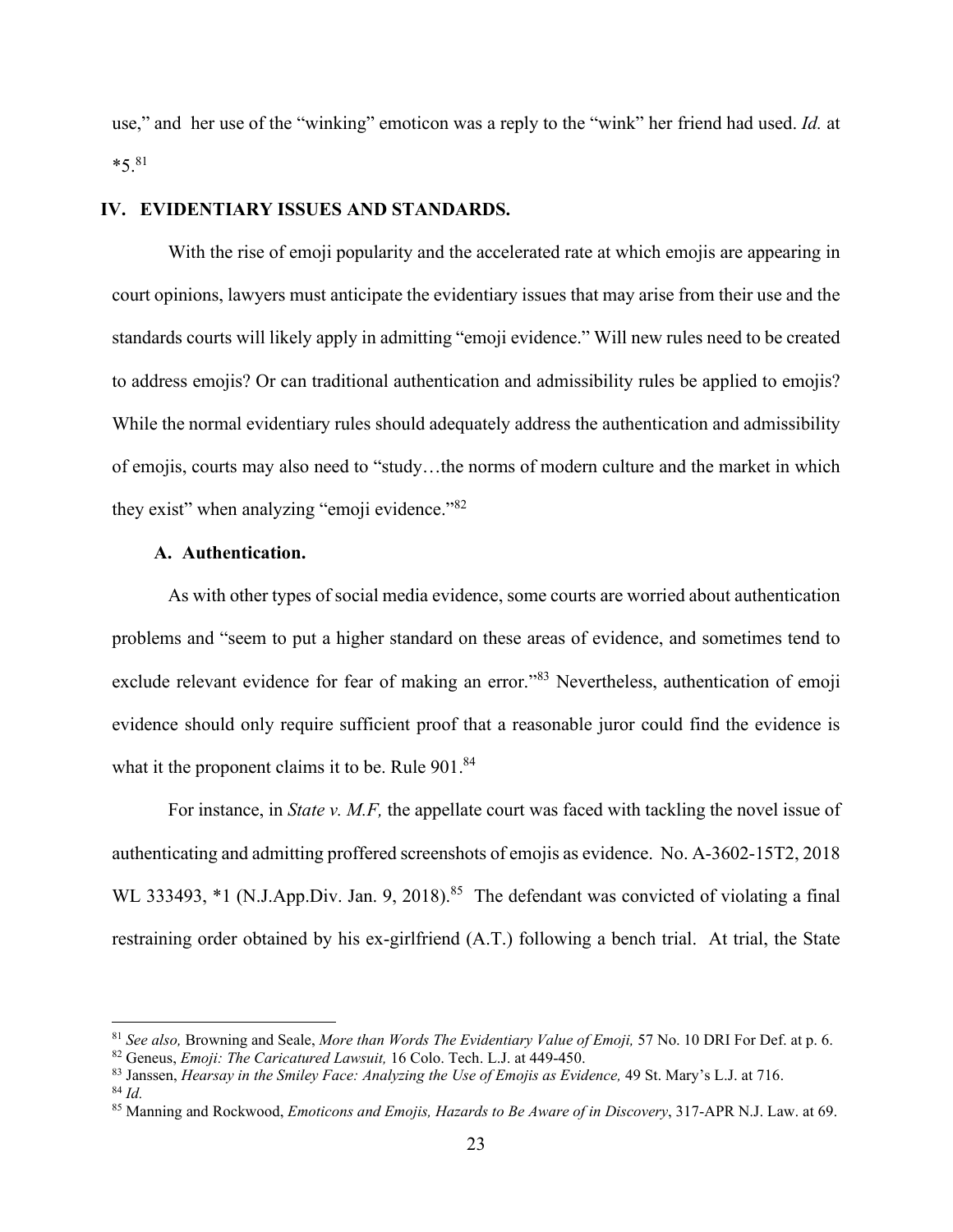had offered screenshots of multiple messages sent by the defendant to his ex-girlfriend, A.T., from two different phone numbers using the application "WhatsApp." The messages consisted of "question marks followed by exclamation marks[!!!], emojis of lips and broken hearts  $\begin{array}{c} \bullet \bullet \bullet \end{array}$ 

], and text including 'Aww,' 'Sexy,' and 'Wow.'" *Id.* 

The trial court treated the screenshots, including the emojis, as social media evidence and applied the existing standard for authentication and admissibility of such evidence enunciated in *State v. Hannah,* 448 N.J. Super. 78, 151 A.3d 99 (2016). *Id.* at \*5. <sup>86</sup> Specifically, the trial court noted that, in *Hannah*, the appellate court determined the traditional rules of authentication under 901 should apply to social media evidence, rejecting the notion a new authenticity standard for such evidence – wherein courts would subject social media messages to greater scrutiny because they were created on the Internet and "could be 'easily forged'" – was required.

On appeal, the defendant argued the screenshots had been improperly authenticated. In rejecting this argument, the appellate court found there was "evidence showing sufficient context and content such that one would expect the messages were sent by the defendant only." First, the ex-girlfriend, A.T., testified she recognized the phone numbers as belonging to the defendant. Second, the court concluded "the content of the messages supported a reasonable inference" the defendant was the sender because, in part, "[t]here [were] messages from both phones using the identical broken heart emoji" [<sup>1</sup>]. *Id.* at \*6. Finally, the fact that the messages contained broken heart emojis  $\left[\sqrt{\sqrt{2}}\right]$  was "consistent with the defendant and A.T.'s recently ended long-term romantic relationship." *Id.* at \*5.

<sup>86</sup> *See also,* Manning and Rockwood, *Emoticons and Emojis, Hazards to Be Aware of in Discovery*, 317-APR N.J. Law. at 69.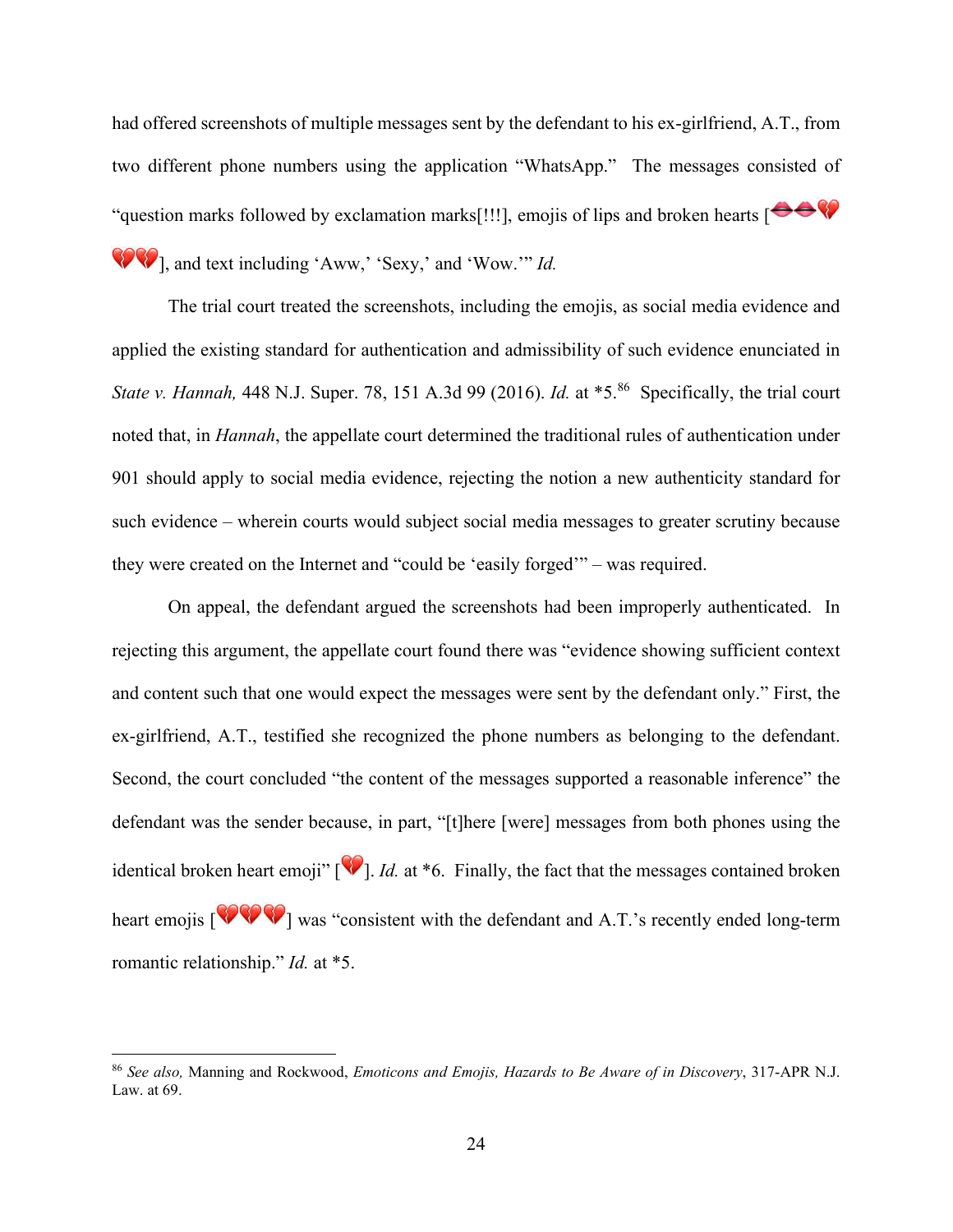The recent amendments to Federal Rule of Evidence 902, which were effective 2017, will address authentication of emojis.<sup>87</sup> Specifically, FRE 902(13) provides a record generated by an electronic process that produces an accurate result, as shown by a certification of a qualified person that complies with the certification requirements of Rule 902(11) or (12). In addition, FRE 902(14) provides that data copied from an electronic device, storage medium or file, if authenticated by a process of digital identification, as shown by a certification of a qualified person that complies with the certification requirements of Rule 902(11) or (12). The identification is accomplished by a "hash value." The hash value is a number that is often represented as a sequence of characters and is produced by an algorithm based upon the digital contents of a drive, medium, or file. If the hash values are the same, it is unlikely the original and copy are not identical.

These new sections both require that the proponent give the opponent reasonable written notice of his intent to use the record at a hearing or trial and make the record and certification available for inspection *before* the hearing or trial. In other words, the opponent must be given a "fair opportunity" to challenge both the certificate and the record. However, a certification under these rules only satisfies authenticity. It does not satisfy admissibility; and thus, the opponent remains free to object to admissibly on other grounds, such as hearsay and relevance.

#### **1.** *Hearsay.*

Is an emoji a statement? It is a symbol and, as evidenced by the above cases, can be an important part of the sender's message. One federal district court has ruled an emoji is a statement, which is protected by the First Amendment. *Bland v. Roberts*, 2013 WL 5228033 (4th Cir. Sept.

<sup>87</sup> ABA Webinar, Kang, Haggerty & Fetbroyt, LLC, "Emojis Speaking Louder Than Words? The Import of Emojis, Emoticons and Hashtags as Evidence at Trial and Beyond  $\# \bigcirc$ " (March 2019).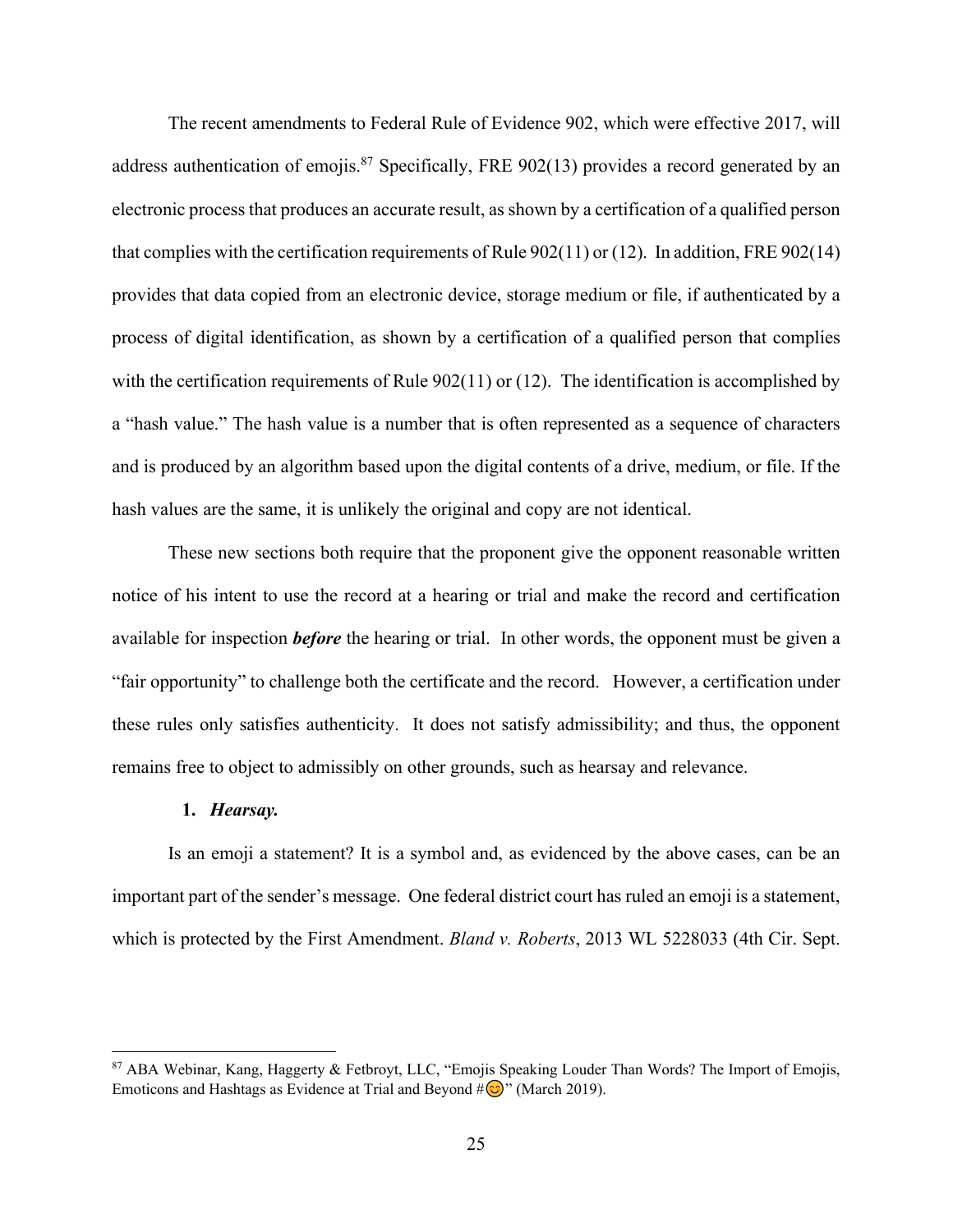18, 2013).88 As a result, attorneys and judges will be required to contend with hearsay issues and objections related to emojis used in emails, text messages and online communications.

Emojis may be admissible if they fall within a hearsay exception such as when offered against the opposing party. When a party to a case "declares anything on social media, or performs an act, the statement [emoji] is admissible" as an admission under Rule  $801(D)(2)$ .<sup>89</sup> Other hearsay exceptions may also be available to admit emoji evidence.

### **2.** *Relevance.*

In *Enjaian v. Schlissell,* referenced above, the defendant claimed the omission of the "wideopen mouth smile" or "laughing" emoticon [:-D] from his allegedly harassing text messages, "would have led the reader to understand that he was merely 'deeply unhappy…rather than sadistically bloodthirsty for revenge." 2015 WL 3408805 at  $*6$ . However, the court disagreed, finding the omission of the emoji/emoticon was not relevant because it did not materially alter the meaning of the text messages. *Id.* at \*7, n. 10.

By contrast, in *United States v. Ulbricht*, Judge Katherine B. Forrest ruled the smiley face emoji  $\left[\bullet\right]$  used by the defendant in his social media message was significant to determining the meaning of his message; and thus, relevant. 79 F.Supp.3d 466 (S.D.N.Y. Jan. 7, 2015).<sup>90</sup> Consequently, Judge Forrest instructed the jury to consider the smiley face emoji  $[\bullet]$ , along with the written text of the defendant's message, to observe the statement in the same way the defendant had written it.<sup>91</sup>

<sup>88</sup> Browning and Seale, *More than Words The Evidentiary Value of Emoji,* 57 No. 10 DRI For Def. at p. 2.

<sup>89</sup> Janssen, *Hearsay in the Smiley Face: Analyzing the Use of Emojis as Evidence,* 49 St. Mary's L.J. at 716-717. <sup>90</sup> *Id.* at 717.

 $91$  *Id.*